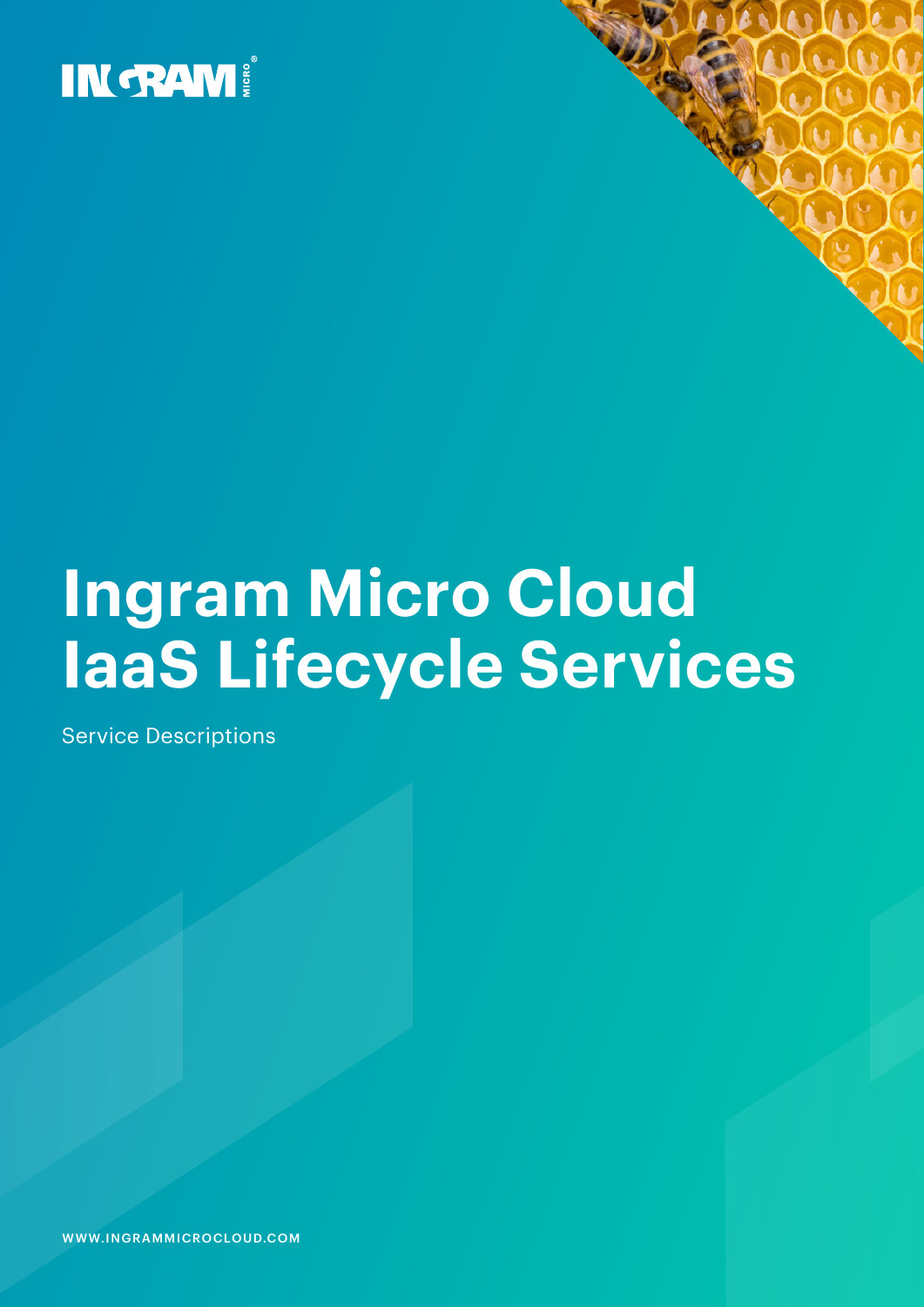### IaaS Migration Services

Ingram Micro Cloud's global infrastructure and deep expertise in cloud technology solutions enable partners to operate efficiently and successfully in the markets they serve. Our IaaS Lifecycle Services empower partners to sell more Microsoft Azure and Amazon Web Services (AWS), capture new business, and identify services and migration opportunities.

Ingram Micro Cloud provides the tools and services to accelerate these opportunities and reduce friction in the sales cycle. The Ingram Micro Cloud IaaS Lifecycle Services offering consists of numerous activities, resources, and tools to help you close faster and provide a better experience to your customers after moving their workloads to the cloud.

Services offered by Ingram Micro Cloud include the activities below. We ensure you will have a smooth experience throughout the full implementation and delivery cycle for each service you purchase from the Ingram Micro Cloud Marketplace.

- A kick-off meeting will take place at the beginning of the delivery process to identify the timeline, key activities, and success criteria
- Ownership of the project implementation and delivery plan
- Periodic updates on project delivery status
- Scheduling/conducting project follow-up calls and meetings as required
- Coordination of project resources until sign-off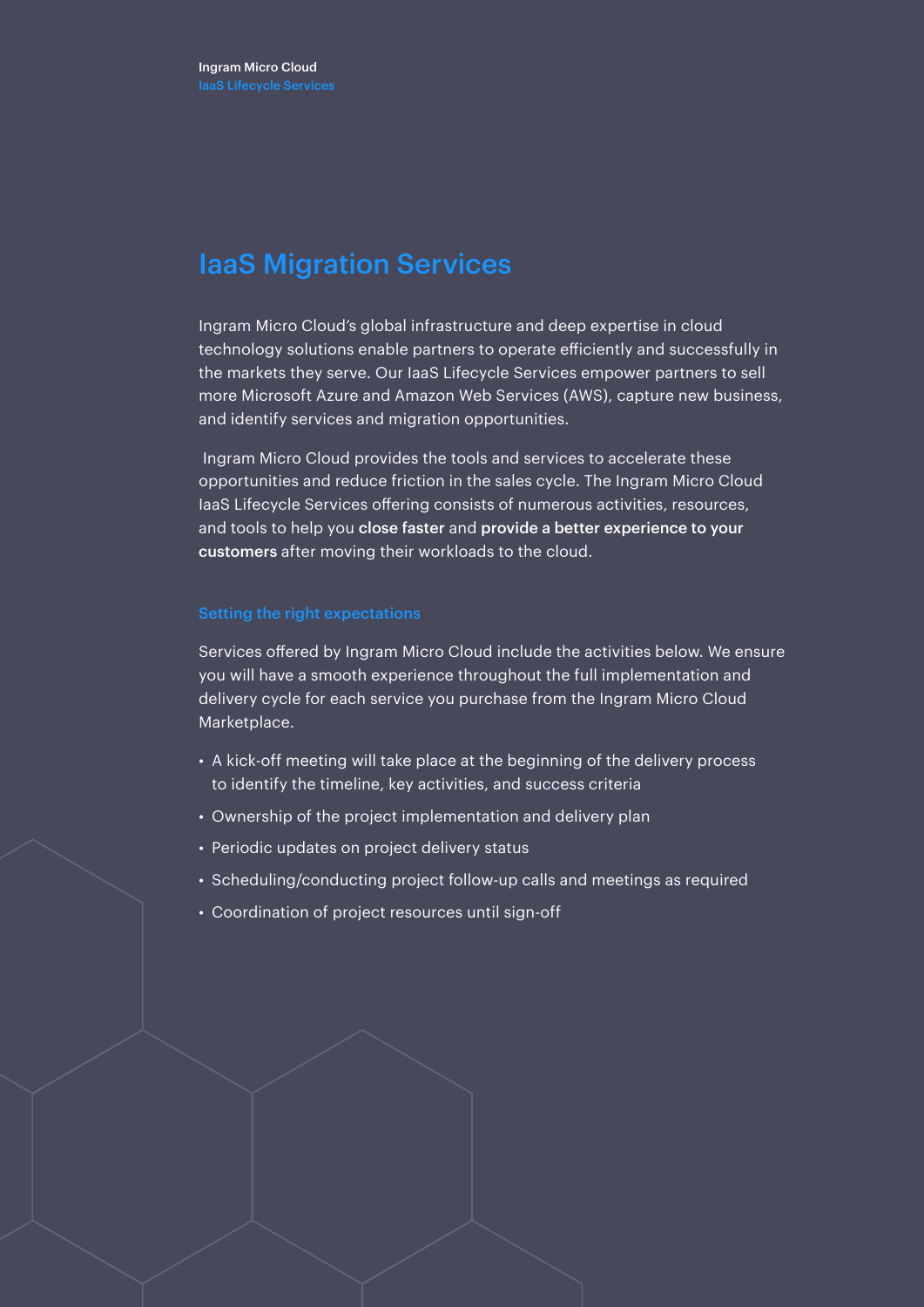### Migration Services

Services to enable you to identify migration opportunities, cloudify those opportunities, and help the customer make the move to the cloud.

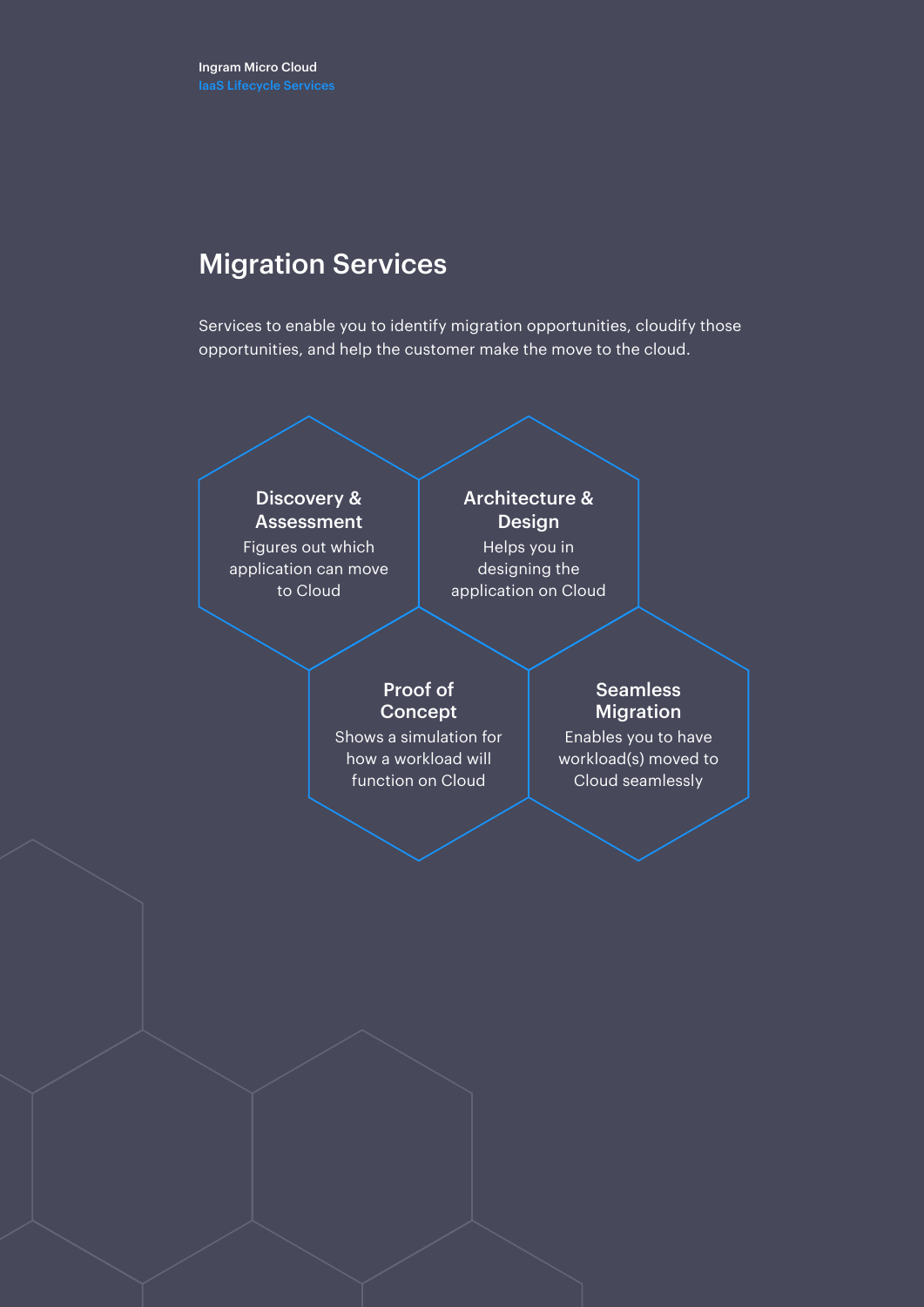

### Migration Services Discovery and Assessment Service

Ingram Micro Cloud's Discovery and Assessment Service helps you better understand, classify, and size opportunities of existing workloads, creating a roadmap that results in faster adoption of Azure or AWS with higher consumption.

Through a series of infrastructure and application assessments, partners will obtain the visibility necessary to build a pipeline faster, based on data and facts.

#### **DELIVERY AND IMPLEMENTATION APPROACH**

Ingram Micro Cloud will take the following steps to ensure your Discovery and Assessment Service is properly delivered to your customer based on our predefined framework:

- 1. Coordinate a project kickoff meeting to determine the timeline and deliverables
- 2. Identify the infrastructure discovery tool that will be used
- 3. Gather system details to ease the discovery process (access credentials, IP addresses, DNS, inventory lists with system details)
- 4. Identify the selected nodes/servers to be assessed
- 5. Understand and determine the network topology, connectivity, discovery process constraints, and server groupings in the network
- 6. Run the Discovery and Assessment tool
- 7. Discover and map all critical components and dependencies
- 8. Ensure the system is reporting properly as projected
- 9. Interview the appropriate staff on the customer's end to understand business and regulatory requirements as well as the business impact for each workload identified
- 10. Formulate the final report for submission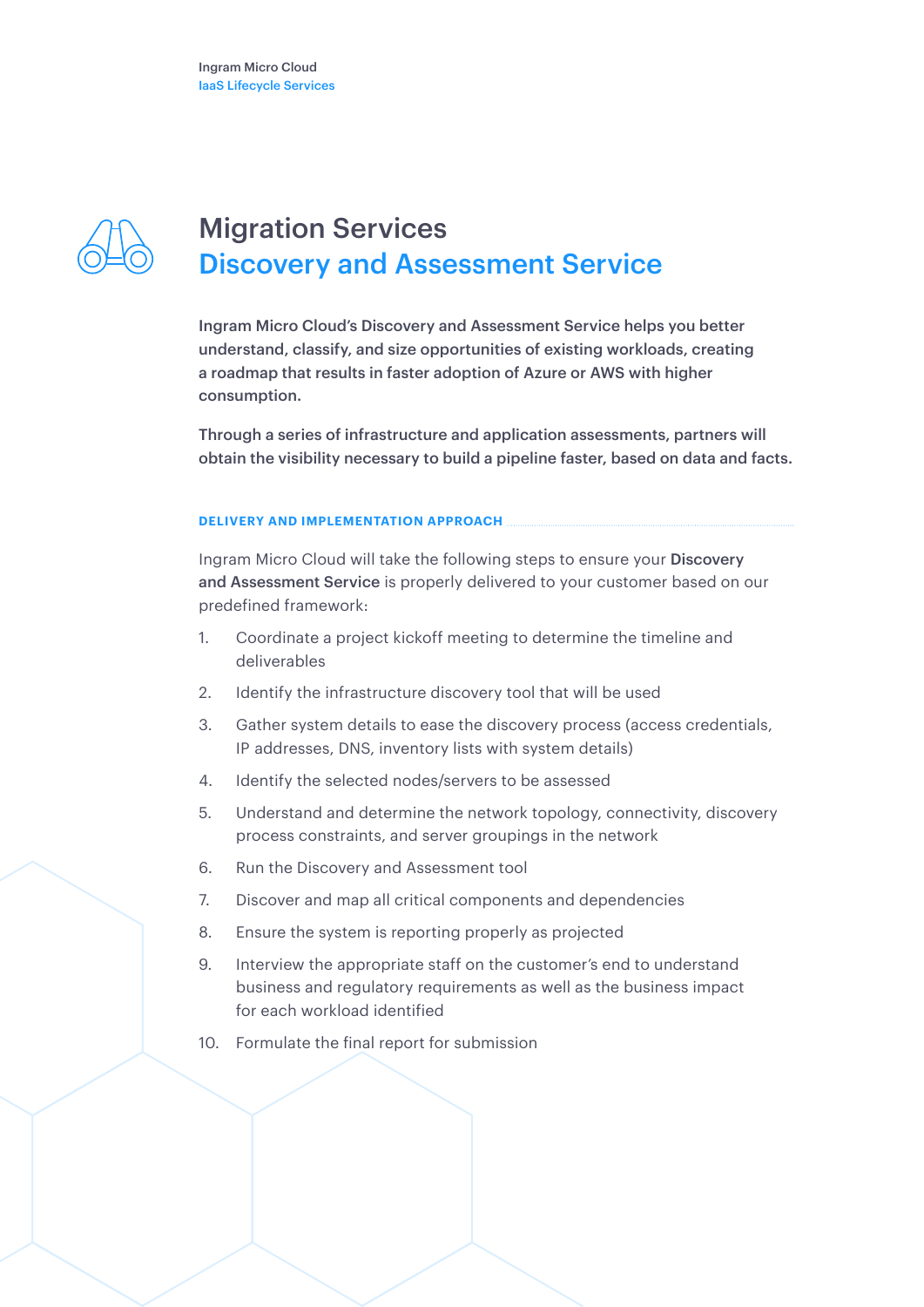- A report for total target environment sizing, based on the Discovery and Assessment tool
- Basic recommendations on future migration scenarios for each of the assessed nodes, explaining
- Application(s) that can move to the cloud now
- Application(s) that can move to the cloud later
- Application(s) that can be repurchased in a SaaS model
- Application(s) that can't move to the cloud (legacy, retired, etc.)
- ROI study for multiple cloud providers (if requested by customer)

#### **ASSUMPTIONS AND SCOPING**

#### In scope

- The cost of the assessment tool(s) to be used
- The resources assigned for project delivery
- Ownership for project planning, status updates, and deliverables

#### Out of scope

- Fixing any bugs, errors, and non-relevant issues projected from the system during the Discovery and Assessment process
- Performing any system-related activities that are not a part of the Discovery and Assessment Service as Network/System Administration
- Migrating any of the assessed workloads to the cloud
- Any other elements that are neither a part of the deliverables nor denoted as an *In scope* item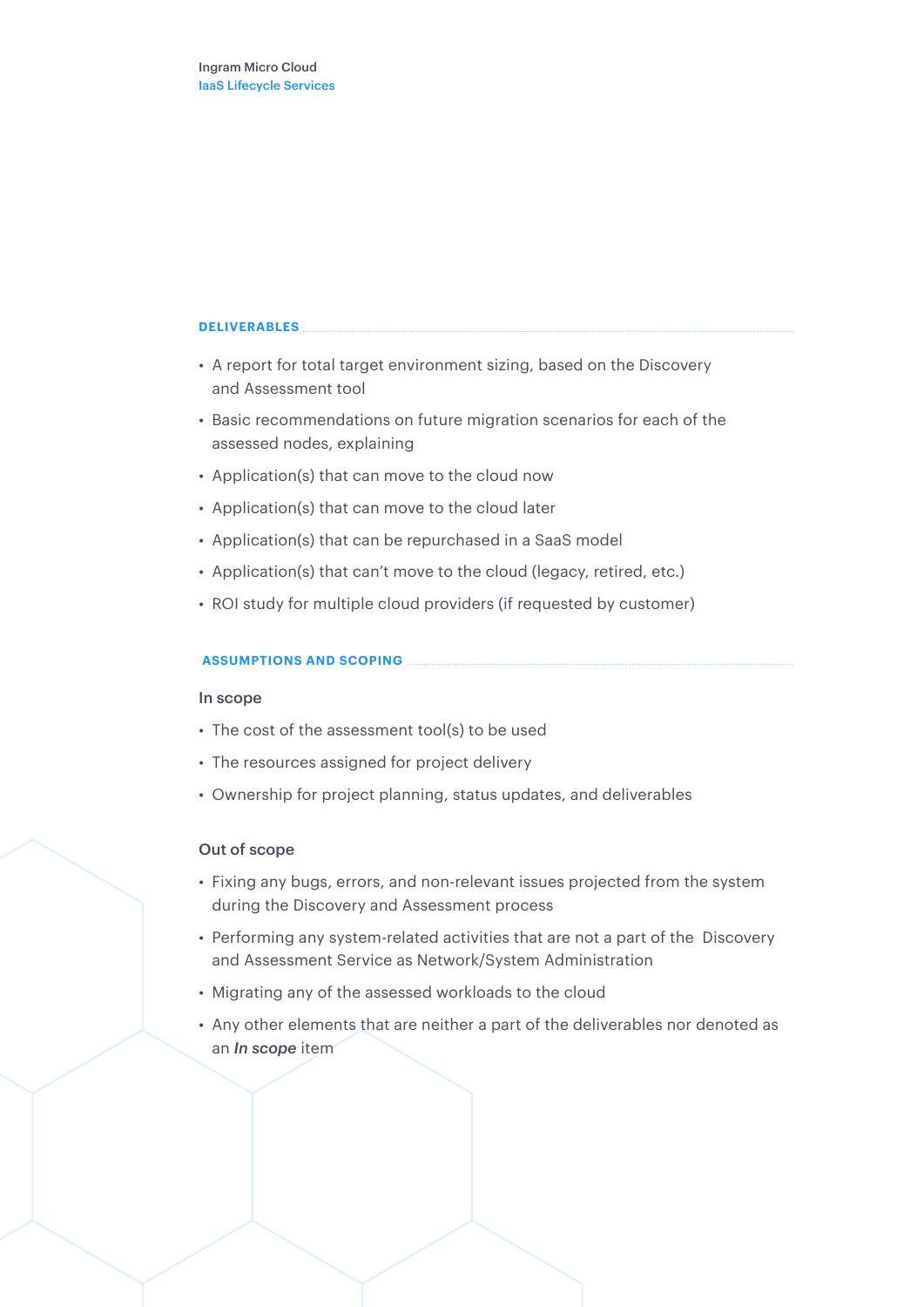

### Migration Services Architecture and Design Service

Ingram Micro Cloud's Architecture and Design Service helps us determine how an application or workload must be defined on Azure or AWS. This process is sometimes referred to as the "cloudification" of the workload due to the new approaches driven by cloud advances.

#### **DELIVERY AND IMPLEMENTATION APPROACH**

Ingram Micro Cloud will take the following steps to ensure your Architecture and Design Service is properly delivered to your customer based on our predefined framework:

- 1. Coordinate a project kickoff meeting to determine the timeline and deliverables
- 2. Conduct a workshop to determine cloud design best practices
- 3. Understand the customer's plans and strategies for the cloud
- 4. Run an assessment tool to determine the customer's IT environment
- 5. Analyze the data from the workshop and assessment tool
- 6. Determine the network topology and connectivity constraints of the origin and target environments
- 7. Understand the customer's requirements for governance and compliance
- 8. Define the migration category for each application
- 9. Define workloads that can be moved together
- 10. Design a reference architecture for the targeted workload(s)
- 11. Consider best practices in the projected reference architecture as high availability, security, cost-optimization and operational excellence
- 12. Provide the final reference architecture for the customer's review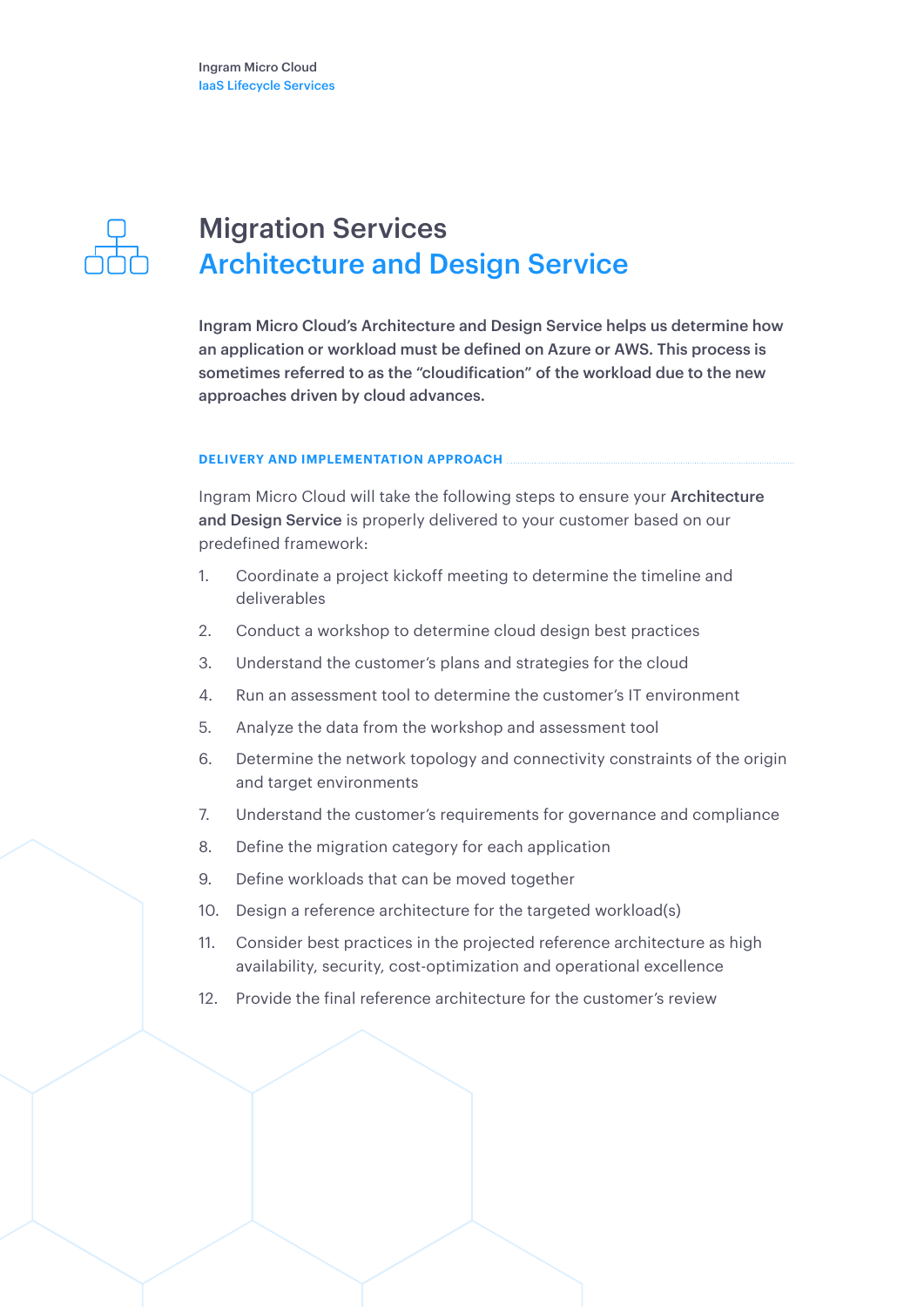- A migration approach that includes best practices
- A recommended migration team structure and governance plan
- A reference architecture for the target workload/application

#### **ASSUMPTIONS AND SCOPING**

#### In scope

- The cost of the assessment tool(s) to be used
- The cost of resources assigned for the 1-, 3-, or 5-day workshop
- The cost of the reference architecture designed for the target system
- The cost of the overall migration and move plan
- Ownership for project planning, status updates, and deliverables

#### Out of scope

- The cost of extending the workshop for additional man-days
- Amendments or changes in the origin or target IT environment for the customer
- Running a demo or a POC for the customer on the cloud
- Any other elements that are neither a part of the deliverables nor denoted as an *In scope* item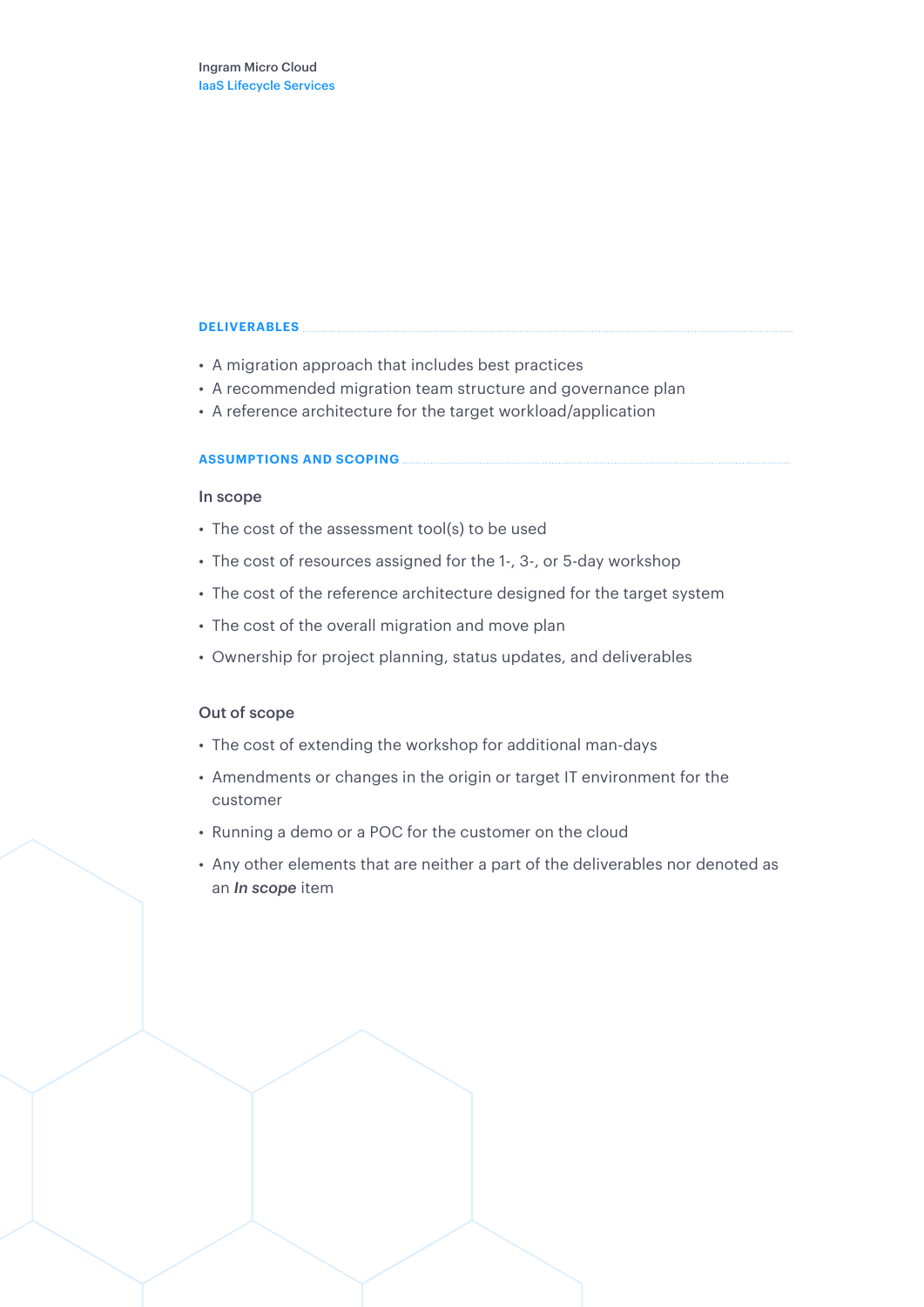

### Migration Services Proof of Concept (POC) Service

Partners may need to simulate a particular workload in Azure or AWS to prove elements such as scalability, operational effectiveness, DevOps, and latency.

Ingram Micro Cloud's Proof of Concept (POC) Service enables partner to deliver a replica or simulation for this projected workload on the cloud platform of choice.

#### **DELIVERY AND IMPLEMENTATION APPROACH**

Ingram Micro Cloud will take the following steps to ensure your Proof of Concept Service is properly delivered to your customer based on our predefined framework:

- 1. Coordinate a project kickoff meeting to determine the timeline, target workloads, processes, and Proof of Concept constraints as well as the success criteria
- 2. Determine the network connectivity required for the POC
- 3. Work with the customer to confirm the projected design for the target cloud architecture
- 4. Establish a data migration strategy and security assessment
- 5. Enable a simple workload on the cloud platform of choice (Azure or AWS)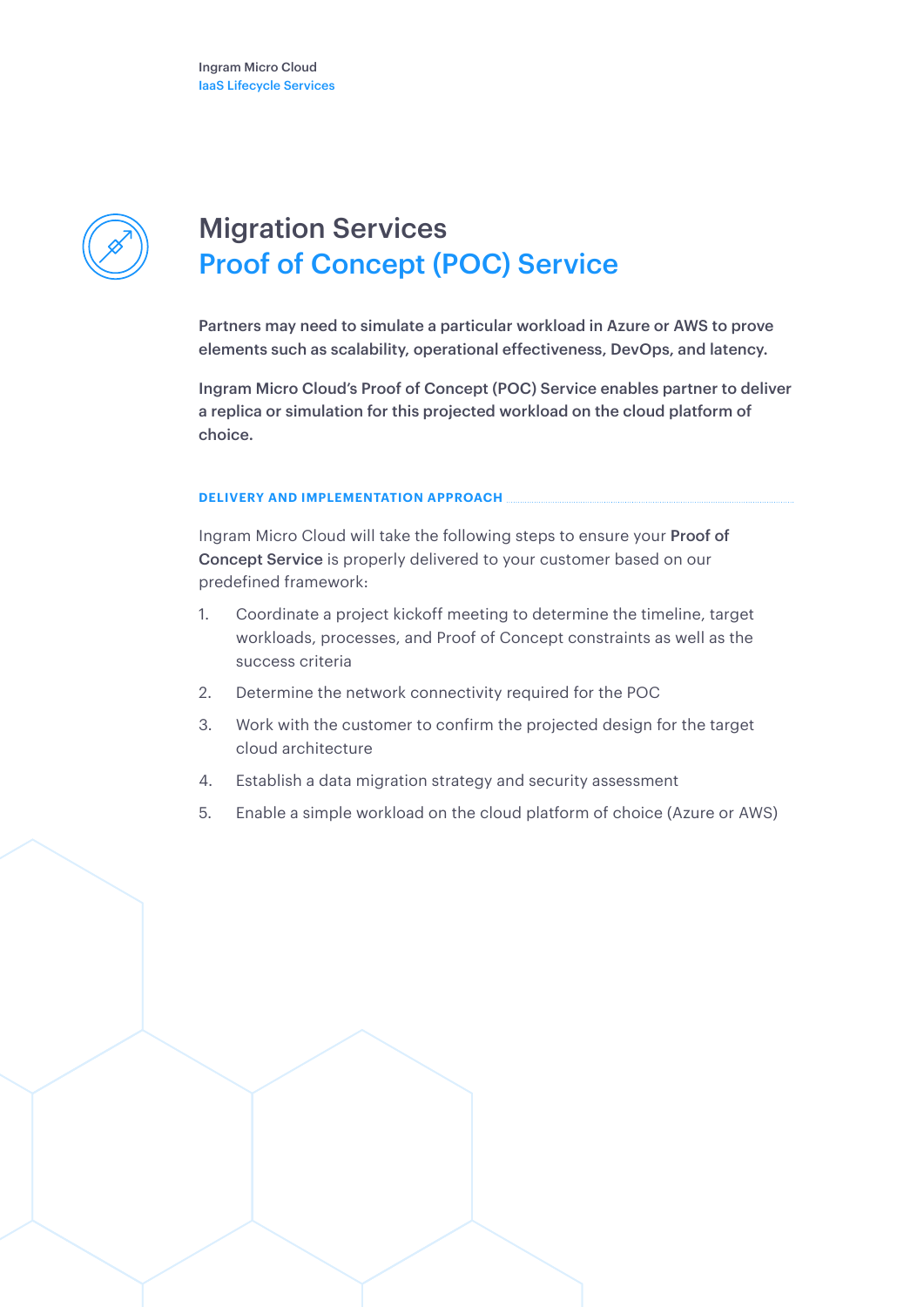- A successful POC for the customer's targeted workload
- Both the network and security architecture for the simulated application
- The Issue Register, which contains all potential issues, risks, and challenges to be addressed in the migration scenario

#### **ASSUMPTIONS AND SCOPING**

#### In scope

- The cost of resources to deliver the POC
- The cost of the activities included in the POC (assessments, evaluations, testing, and connecting)
- Ownership for project planning, status updates, and deliverables

### Out of scope

- The cost of hosting the simulated application on the target platform of choice throughout the duration of the POC
- Implementing/adding extra modules for the target workload throughout the POC. Only one workload is to be enabled per POC service
- Any other elements that are neither a part of the deliverables nor denoted as an *In scope* item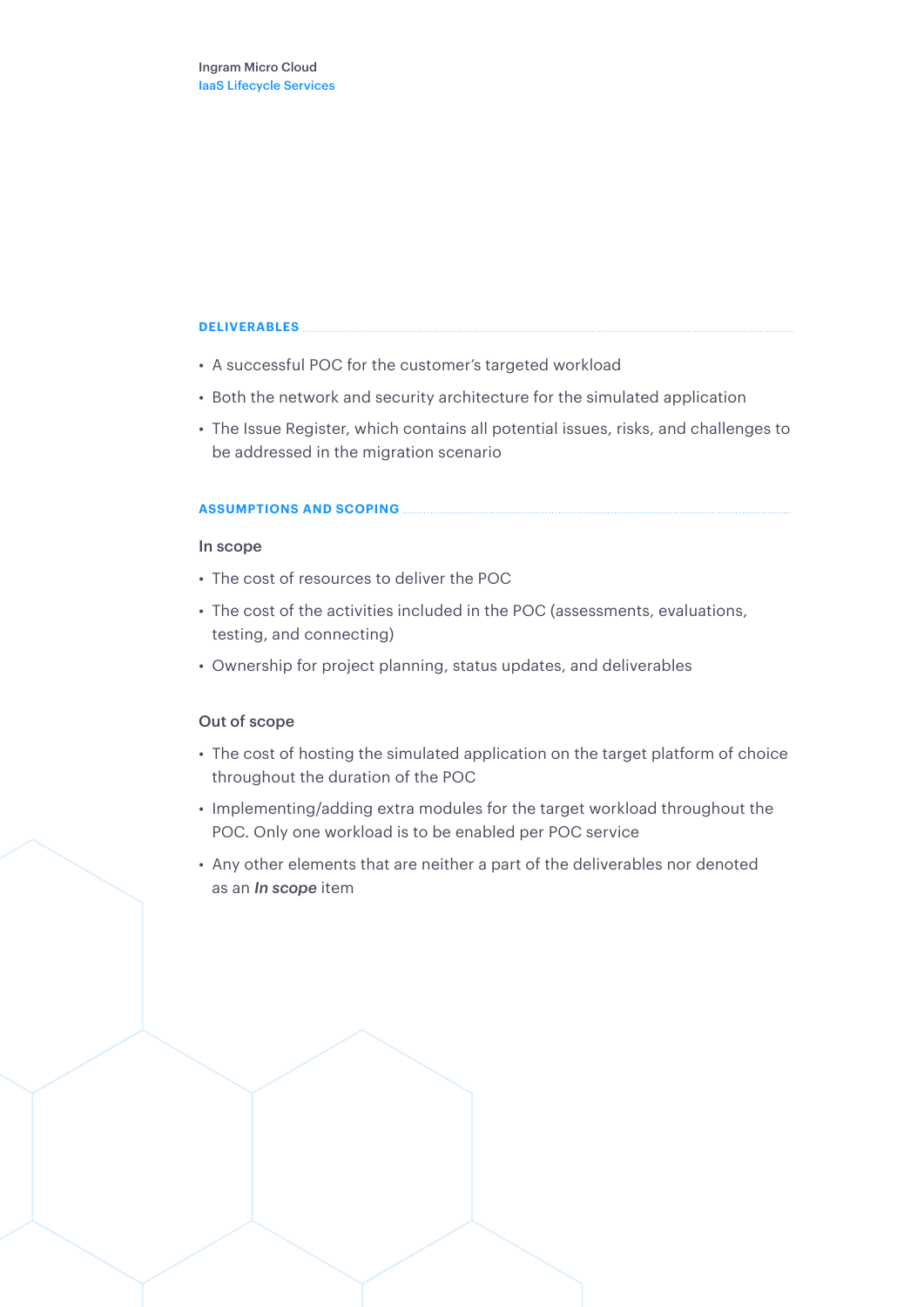Ingram Micro Cloud IaaS Lifecycle Services



### Migration Services Seamless Migration

Ingram Micro Cloud offers Migration Services to help partners move different segments of their customer's infrastructure to the cloud, including applications, servers, databases, storage, and many other components.

The Migration Service features an automated set of tools and platforms to deliver the migration with excellence, minimal human errors, and ease.

#### **DELIVERY AND IMPLEMENTATION APPROACH**

Ingram Micro Cloud will take the following the steps to ensure your Migration Service is properly delivered to your customer based on our predefined framework:

- 1. Coordinate a project kickoff meeting to determine the timeline and deliverables
- 2. Identify the target workloads for migration
- 3. Acquire system details (access credentials, IP addresses, DNS, workload images, disk sizes, etc.)
- 4. Determine the network topology for the origin and target environments
- 5. Identify the migration processes and constraints (connectivity, capacity, time, and storage)
- 6. Identify server workloads that can be moved together
- 7. Set up the migration teams, factory, and migration tools for re-hosting
- 8. Perform a live capture for images and disks for each move group
- 9. Migrate the non-production environments and conduct a User Acceptance Test (UAT)
- 10. Migrate the production systems and assign workloads in the destination with the appropriate configurations
- 11. Synchronize the local data between the source and destination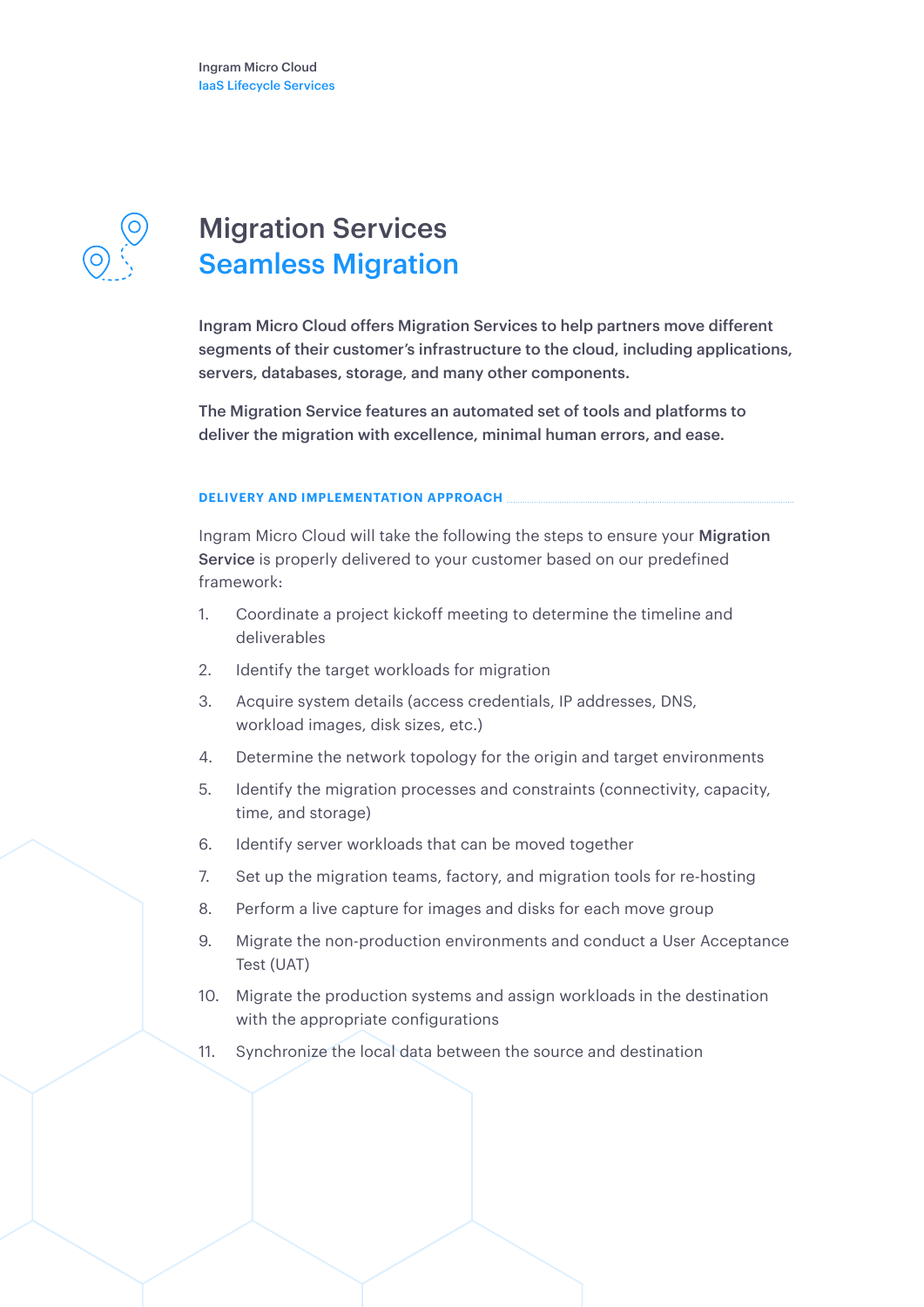- Migrated the workload(s)
- UAT sign-off from the customer
- After-care sign-off

#### **ASSUMPTIONS AND SCOPING**

#### In scope

- The cost of the assessment tool(s) to be used
- The cost of the migration tool(s) to be used
- The resources associated with the project delivery, from assessments to sign-off (no extra charges)

#### Out of scope

- Storage Area Network (SAN) discovery process
- Testing or installation of additional applications that are not part of the migrated environment
- Network or System Administration
- Any planning/design/implementation for Disaster Recovery or Backup
- Any other elements that are neither a part of the deliverables nor denoted as an *In scope* item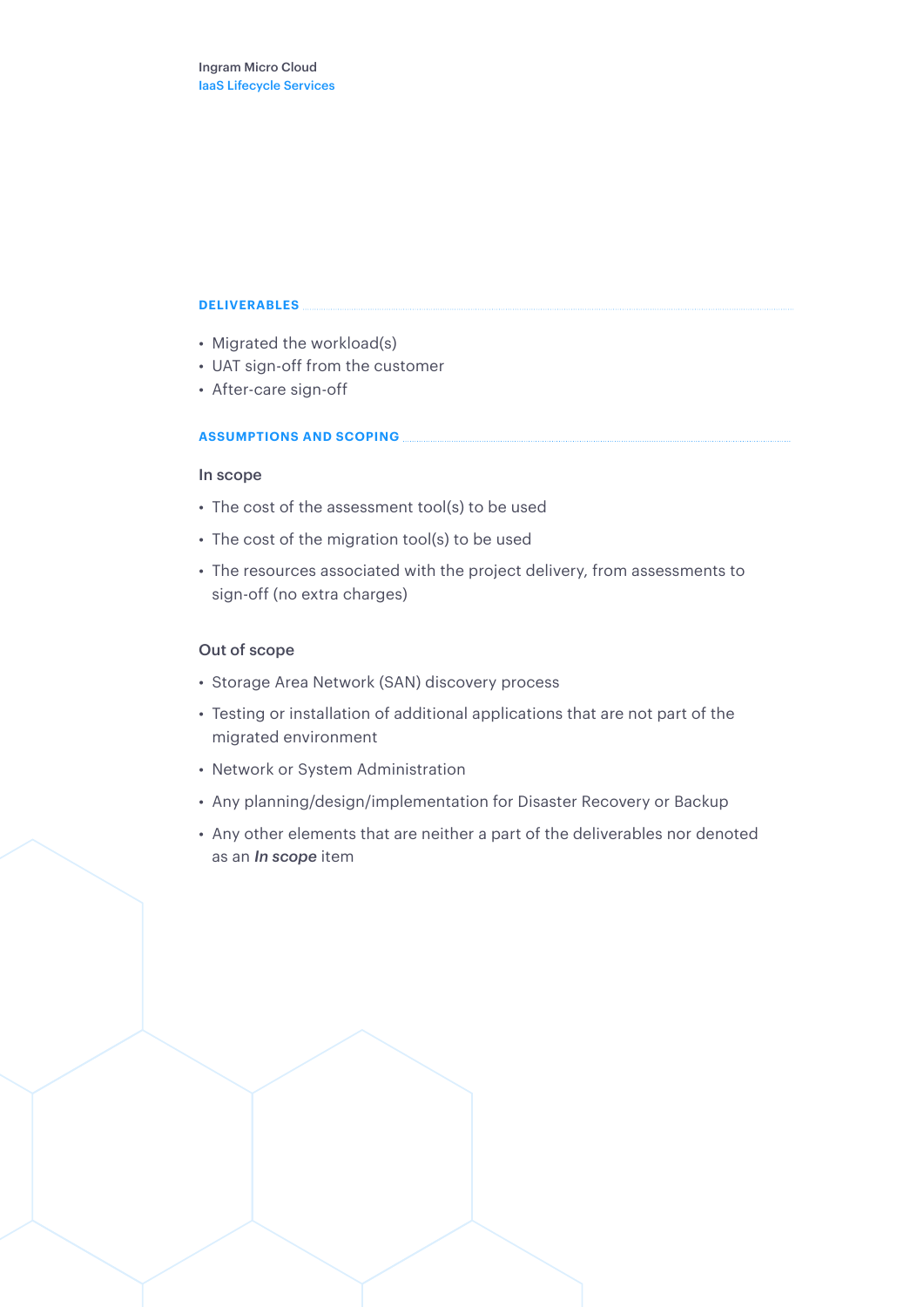### IaaS Managed Services

Long-term recurring services that enable you to keep a healthy relationship with your customers and maintain a certain level of excellence through managing/ securing their cloud as a part of an ongoing subscription

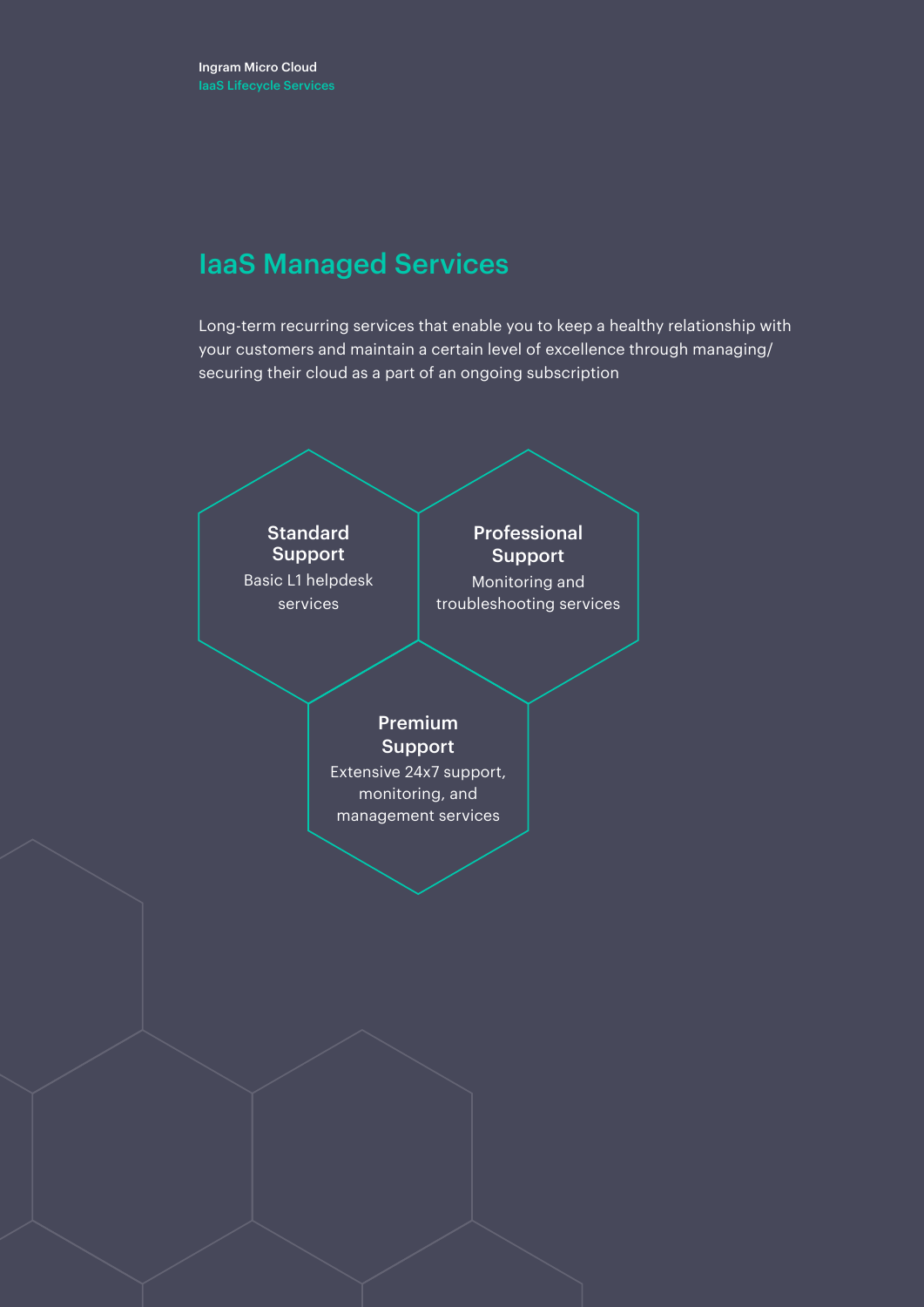### IaaS Managed Services

Ingram Micro Cloud believes in the importance of maintaining the relationship with your customers, especially after selling a product or a service, and how it becomes really challenging to raise the bar and provide a certain level of excellence with new technologies and platforms released.

Ingram Micro Cloud gives you the opportunity to provide managed services for your customer's Cloud infrastructure environments. Coming in different flavors to cater a bigger base of audience, these services enable you to keep the lights on and make sure you minimize the level of customer churn. Our team of certified professional architects will be assigned to manage and maintain your customer's Cloud on Azure and AWS.

#### Setting the right expectations

IaaS Managed Services offered by Ingram Micro Cloud are to be available for purchase through the Ingram Micro Cloud Marketplace. Our services teams expect the below from you, as a reseller, to make sure we maintain a certain level of quality and excellence in delivery.

- Ingram Micro Cloud is to be provided with the necessary contact details from the customer's end, including IT and Business stakeholders, to report any necessary information throughout the project.
- Customers should respond in a timely manner to requests for information. Any delays may cause more stretch to the agreed to timeline, henceforth.
- Project kickoff will take place approximately two weeks after the order is placed on the Ingram Micro Cloud Marketplace, or on a mutually-agreed date.
- If there are delays, which are not exclusively caused by Ingram Micro Cloud, or a change in scope or deliverables, there may be a change in price accordingly.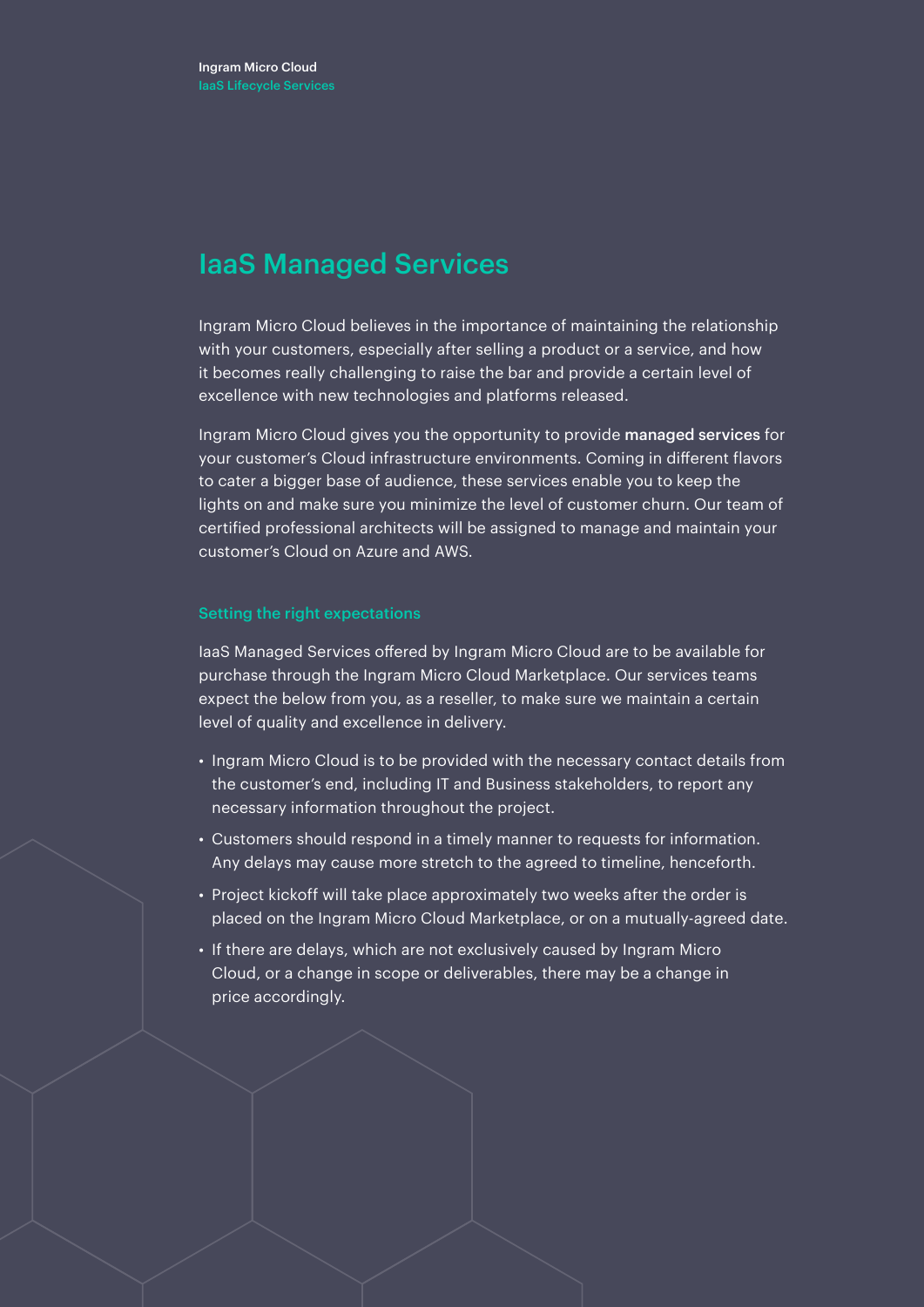

### Managed Services Standard Support

Ingram Micro Cloud released a support plan to be utilized as a helpdesk service for customers who need L1 reactive support for Azure or AWS.

Helpdesk services will be bound by Service Level Agreements (SLAs) to cover incident management and ticketing throughout the clock on a 24x7 basis.

#### **SERVICES INCLUDED**

Ingram Micro Cloud will deliver the following services and activities as a part of your Standard Support plan:

- Incident management with a ticketing system, maintained by a team responsible for queuing, fault analysis, and communication to the respective vendor
- Escalation support to cover operating system and database-related system issues escalated with the vendor support team, for your cloud platform of choice

#### **TOOLS AND PLATFORMS UTILIZED**

- Manage Engine ITSM Tool for Incident Management, Ticketing, and Escalation
- CloudCheckr for Analytics and Cost Management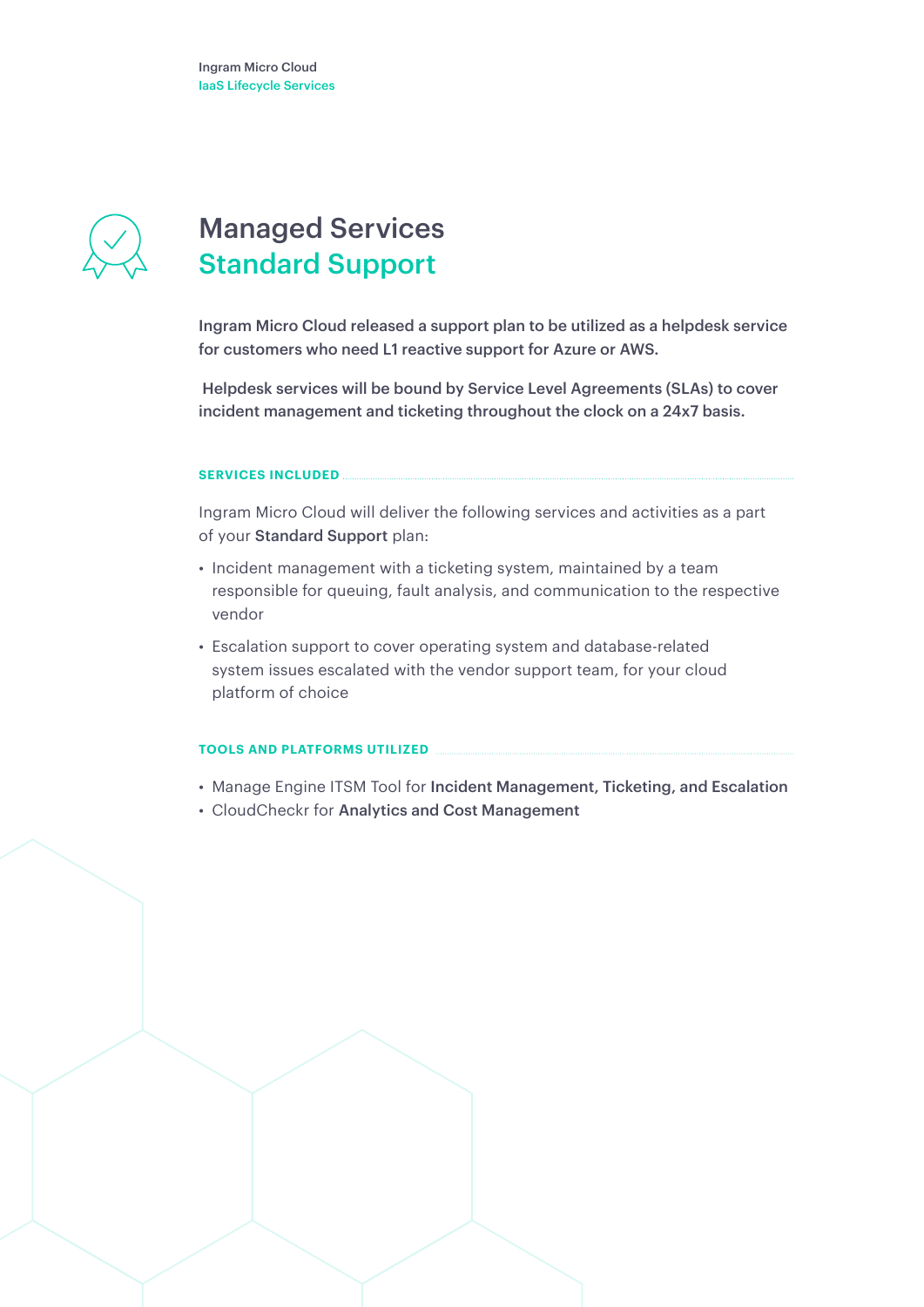#### **OUT OF SCOPE**

The following are considered to be Out of Scope and will not be included in the list of deliverables carried out by the services delivery team:

- Application-level monitoring for existing applications or applications to be deployed
- Supporting or implementing Backup, Disaster Recovery, or Storage Management
- Auditing or providing audit/compliance reports for any of the systems
- Architecting, designing, deploying, or migrating any existing or new applications to the cloud
- Advanced security support for firewall, antivirus, or server endpoint security
- Delivering compliance adherence support (GDPR, PCI/DSS, HIPAA, etc.)
- Resource optimization for the existing servers

#### **SERVICE LEVEL AGREEMENT (SLA) METRICS**

| <b>Severity</b>                             | <b>Response Time</b> | <b>Resolution Time</b> * |
|---------------------------------------------|----------------------|--------------------------|
| Severity 2 (P2)<br><b>Business Impacted</b> | 4 Hours              | 24 Hours                 |
| Severity 3 (P3)<br><b>Standard Tickets</b>  | 24 Hours             | 48 Hours                 |

Resolution SLA clock will stop if the issue is from the cloud platform side, whereby the support team will need assistance from the cloud provider (i.e. AWS or Microsoft Azure) to resolve the issue.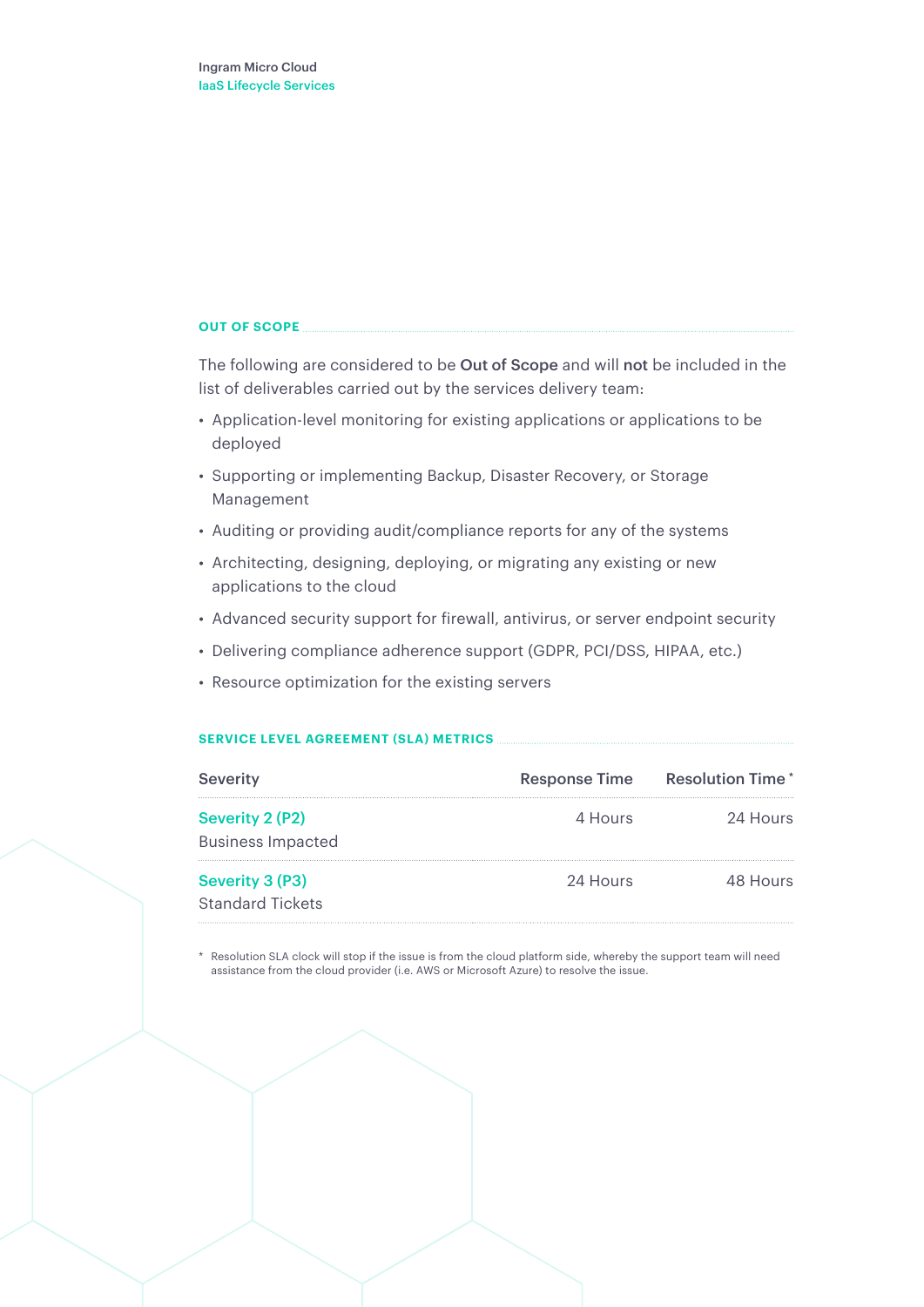

### Managed Services Professional Support

Ingram Micro Cloud enables you to keep a close eye on your customer's data center on the cloud through our SLA-bound support services offering. We make sure to keep the lights on and resolve any technical challenges for your customers.

Professional Support is the affordable version of our set of managed support services for resellers. The offering below includes a variety of a services, available 24x7 throughout the week.

#### **SERVICES INCLUDED**

Ingram Micro Cloud will deliver the following services and activities as a part of your Professional Support plan:

- Operating system, resources, and services monitoring
- Database monitoring for usage, performance, and throughput
- System patching and updating
- Platform and resource monitoring/alerting for faulty or suspicious behavior
- Identity and access management
- Service management with a process defined for each: Incident Management, Change Management, and Escalation Support
- Resource health-check and status reports

#### **TOOLS AND PLATFORMS UTILIZED**

- Azure Monitoring and AWS CloudWatch for Monitoring
- Azure Update Management and AWS Systems Manager for Patching and Updates
- Azure Log Analytics and AWS Patching Manager for Patching Logs
- CloudCheckr for Analytics and Cost Management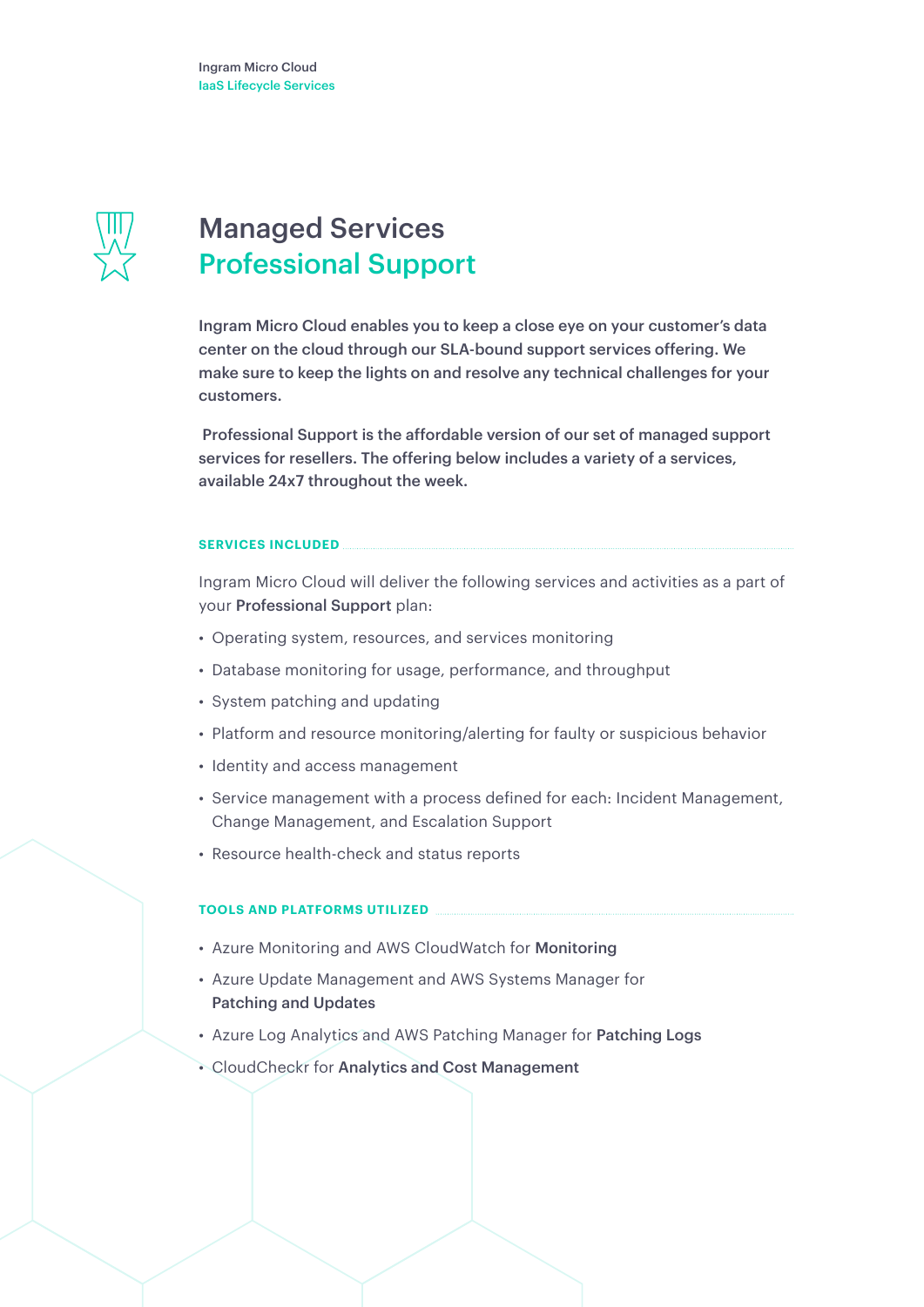#### **OUT OF SCOPE**

The following are considered to be Out of Scope and will not be included in the list of deliverables carried out by the services delivery team:

- Application-level monitoring for existing applications or applications to be deployed
- Supporting or implementing Backup, Disaster Recovery, or Storage Management
- Auditing or providing audit/compliance reports for any of the systems
- Architecting, designing, deploying, or migrating any existing or new applications to the cloud
- Advanced security support for firewall, antivirus, or server endpoint security
- Delivering compliance adherence support (GDPR, PCI/DSS, HIPAA, etc.)
- Resource optimization for the existing servers

#### **SERVICE LEVEL AGREEMENT (SLA) METRICS**

| <b>Severity</b>                                               | <b>Response Time</b> | <b>Resolution Time*</b> |
|---------------------------------------------------------------|----------------------|-------------------------|
| Severity 1 (P1)<br><b>Business Critical/Operations halted</b> | 1 Hour               | 4 Hours                 |
| <b>Severity 2 (P2)</b><br><b>Business Impacted</b>            | 2 Hours              | 24 Hours                |
| <b>Severity 3 (P3)</b><br><b>Standard Tickets</b>             | 4 Hours              | 48 Hours                |

Resolution SLA clock will stop if the issue is from the cloud platform side, whereby the support team will need assistance from the cloud provider (i.e. AWS or Microsoft Azure) to resolve the issue.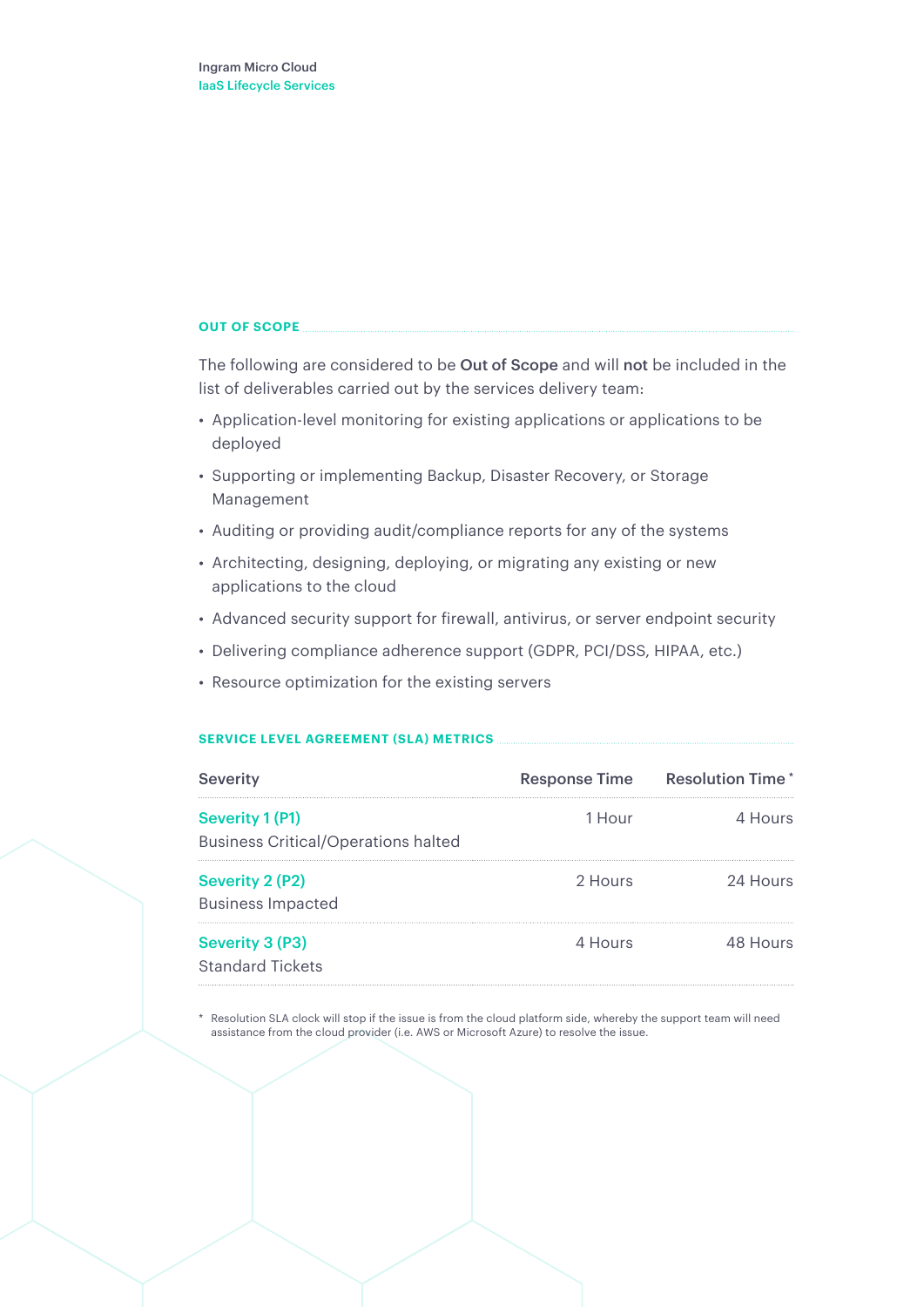

### Managed Services Premium Support

Ingram Micro Cloud enables partners to provide full end-to-end support through our comprehensive set of Premium Support services to maintain, manage, and sustain mission-critical cloud environments around the clock.

Premium Support is there to assist enterprise customers in their journey on the cloud infrastructure domain on a 24x7 basis.

#### **SERVICES INCLUDED**

Ingram Micro Cloud will deliver the following services and activities as a part of your Premium Support plan:

- Operating system, resources, and services monitoring with alerting/alarms service
- Operating system troubleshooting, when required
- Database monitoring for usage, performance, and throughput with troubleshooting, when required
- Planning and implementing a Backup and Recovery strategy
- Support for the existing Disaster Recovery setup, with an annual DR drill test
- Platform and resource monitoring/alerting for faulty or suspicious behavior
- Service management with a process defined for each Incident Management, Change Management (10 requests maximum/month), with Escalation Support
- Resource health-check with a monthly status report and a quarterly operations and SLA review
- System patching and updating
- Identity and access management

#### **TOOLS AND PLATFORMS UTILIZED**

- Azure Monitoring and AWS CloudWatch for Monitoring
- Azure Update Management and AWS Systems Manager for Patching and Updates
- Azure Backup and AWS Workload Snapshots for Backups
- Azure Site Recovery and CloudFormation for Disaster Recovery Support
- Azure Log Analytics and AWS Patching Manager for Patching Logs
- CloudCheckr for Analytics and Cost Management
- Cloud xRay for Visibility on Resource Provisioning and Allocation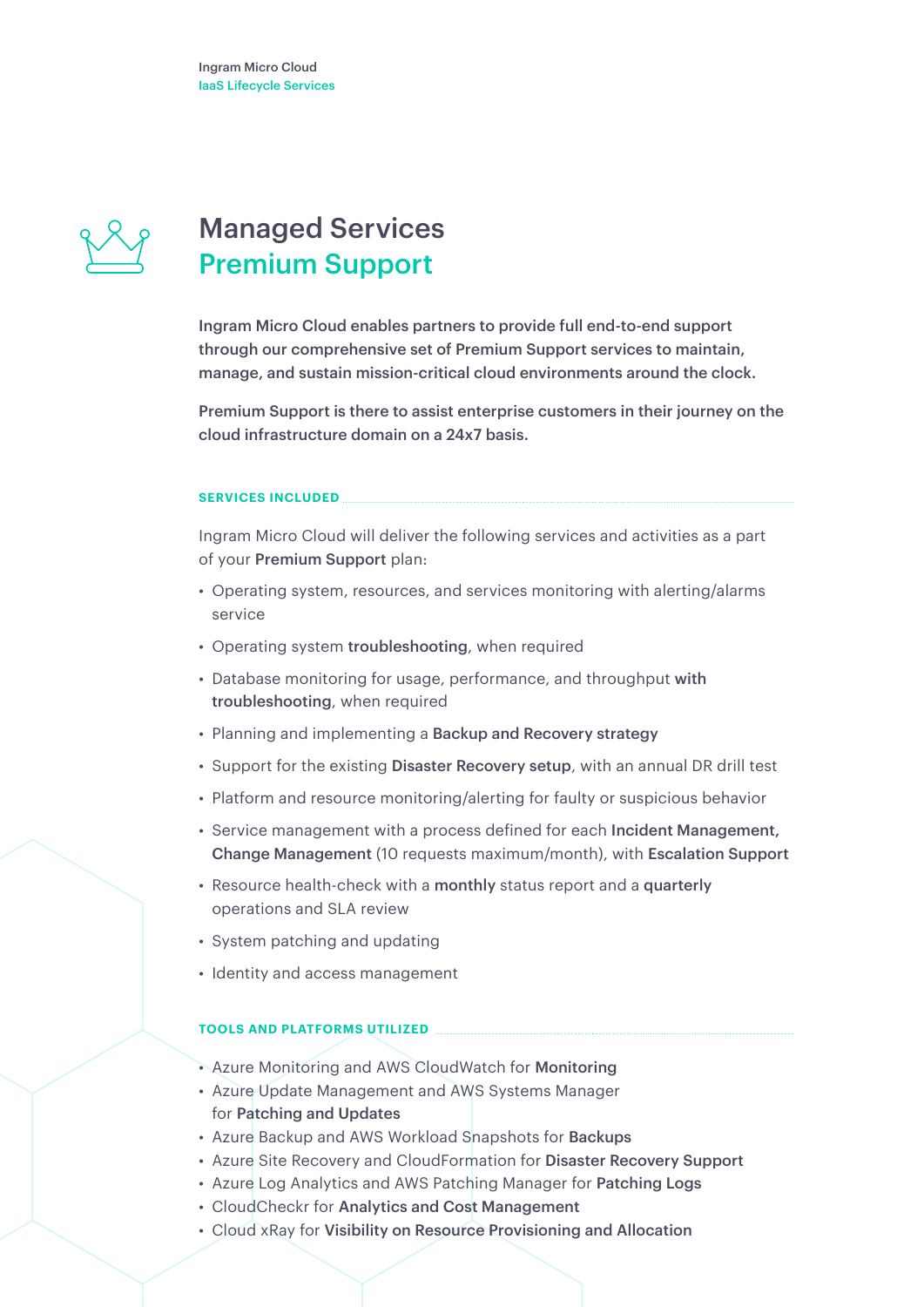#### **OUT OF SCOPE**

The following are considered to be Out of Scope and will not be included in the list of deliverables carried out by the services delivery team:

- Application-level monitoring for the existing applications or applications to be deployed
- Implementing Disaster Recovery; we will support the existing setup only
- Architecting, designing, deploying, or migrating any existing or new applications to the cloud
- Advanced security support for firewall, antivirus, or server endpoint security
- Delivering compliance adherence support (GDPR, PCI/DSS, HIPAA, etc.)
- Resource optimization for the existing servers

#### **SERVICE LEVEL AGREEMENT (SLA) METRICS**

| <b>Severity</b>                                                      | <b>Response Time</b> | <b>Resolution Time*</b> |
|----------------------------------------------------------------------|----------------------|-------------------------|
| <b>Severity 1 (P1)</b><br><b>Business Critical/Operations halted</b> | 30 Minutes           | 4 Hours                 |
| Severity 2 (P2)<br><b>Business Impacted</b>                          | 1 Hour               | 24 Hours                |
| Severity 3 (P3)<br><b>Standard Tickets</b>                           | 2 Hours              | 48 Hours                |

\* Resolution SLA clock will stop if the issue is from the cloud platform side, whereby the support team will need assistance from the cloud provider (i.e. AWS or Microsoft Azure) to resolve the issue.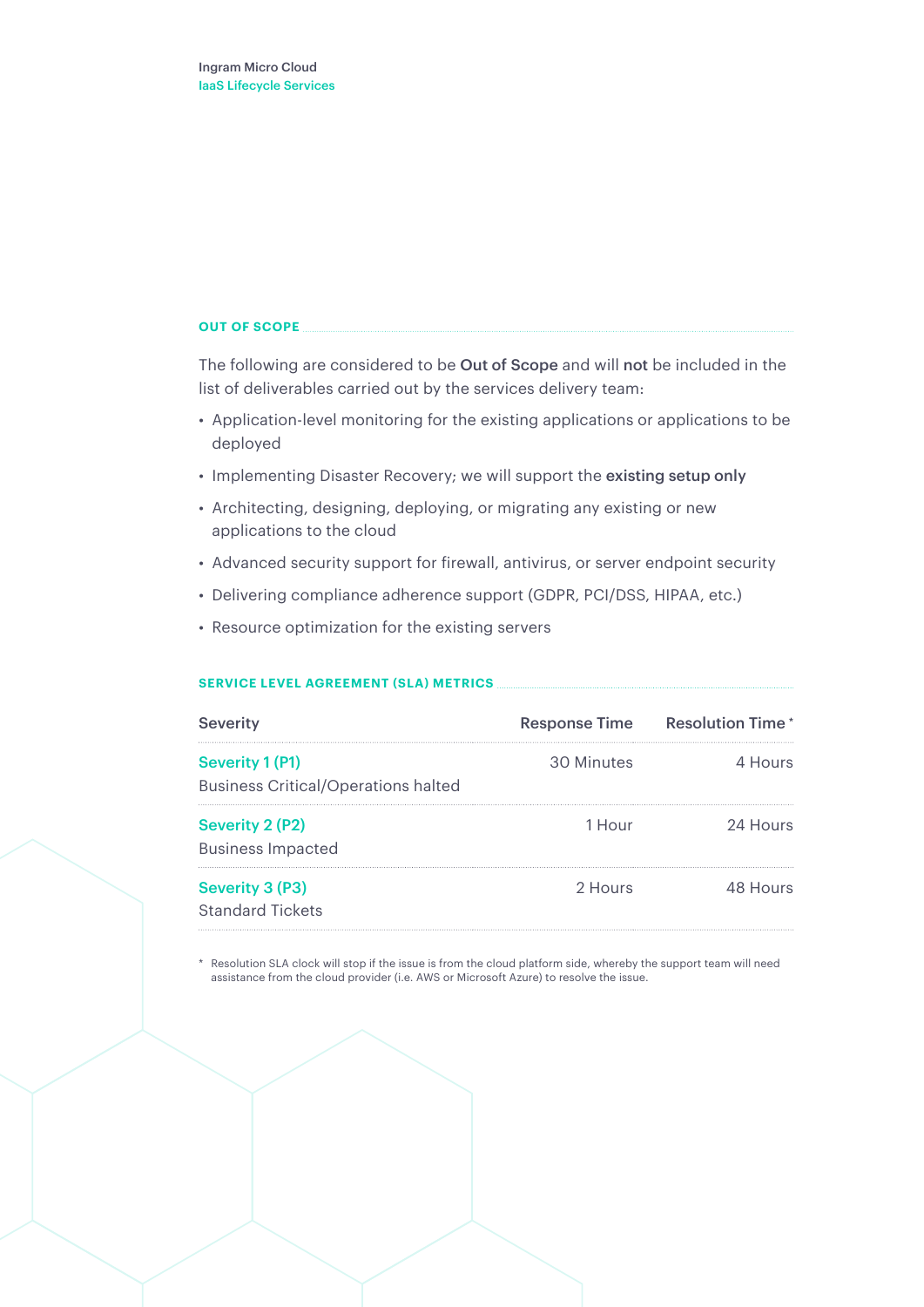### Cost Optimization Services

Consulting services for your customers to easily optimize IaaS-spend, uncover areas of savings and cut-loose unutilized infrastructure resources on cloud.

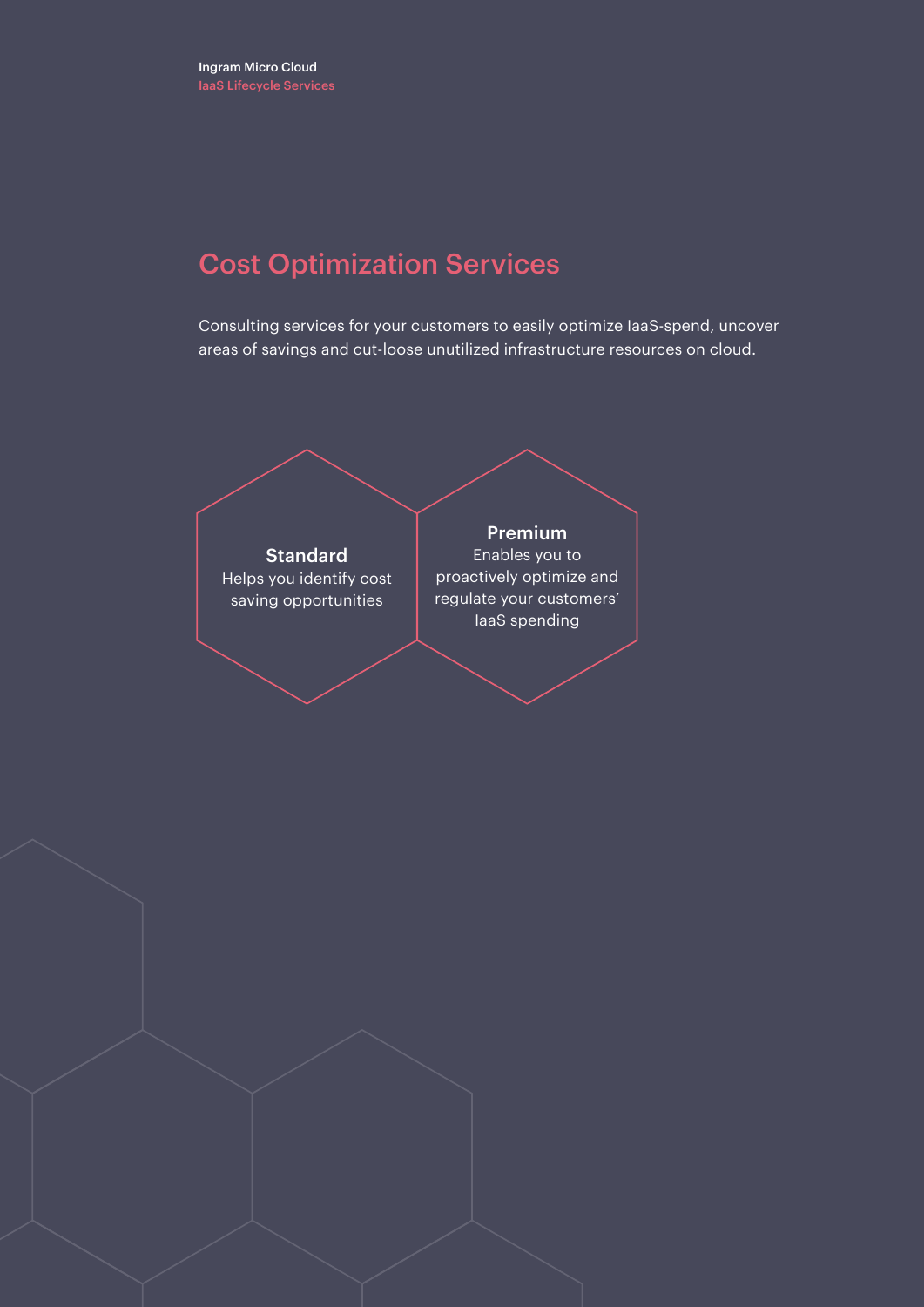### Cost Optimization Services

Cost optimization for infrastructure as a service (IaaS) consumption can be a black box for most partners. To accommodate demand and help partners be more cost-efficient, Ingram Micro Cloud offers two levels of Cost Optimization Services: Standard and Premium.

#### Setting the right expectations

IaaS Cost Optimization Services offered by Ingram Micro Cloud are to be available for purchase through either the Ingram Micro Cloud Marketplace or Traditional. Our Cost Optimization Consultants expect the below to make sure we maintain a certain level of quality and excellence in delivery.

- Channel partners should help Ingram Micro Cloud with the technical point of contact(s) from the end-customer's side to ease the communications and updates cycle.
- The customer point of contact is responsible to provide Ingram Micro Cloud with the appropriate access details and information to ensure service delivery
- Project kickoff will take place approximately one to two weeks after the order is placed on the Ingram Micro Cloud Marketplace, or on a mutually-agreed date.
- End-customers are expected to respond in a timely manner to ensure the quality of the service delivered. Any delays caused or influenced by the customer may result in unexpected changes.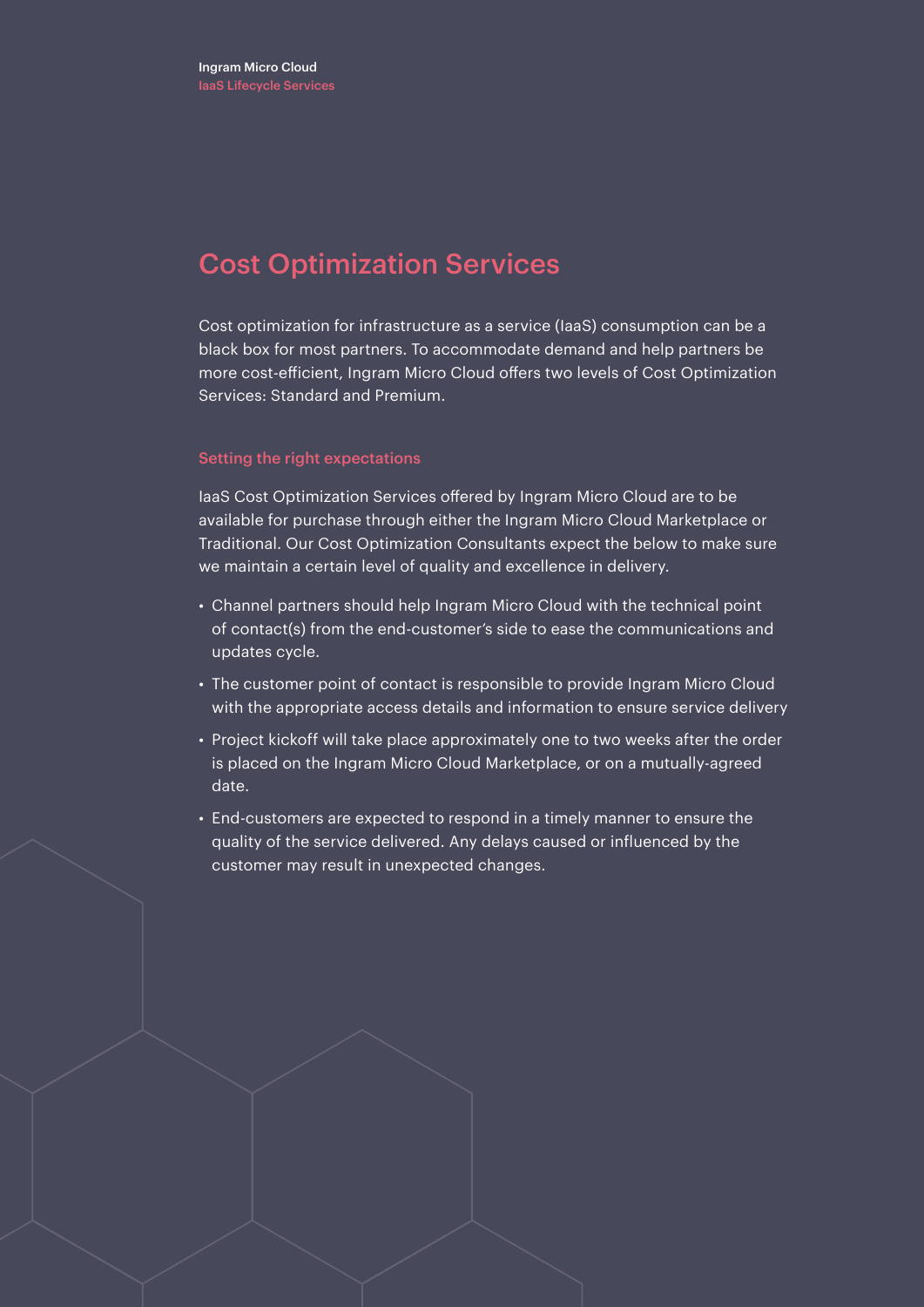

## Cost Optimization Services Standard

The Standard option of the Cost Optimization Services gives you access to a cost management tool to pull reports, and view and analyze consumption on leading cloud infrastructure providers Microsoft Azure and Amazon Web Services (AWS).

As a valued partner actively consuming Azure and/or AWS services from Ingram Micro Cloud, your access to the cost management tool is completely free. By leveraging the tool, you'll be able to save time and costs by easily monitoring cloud resource consumption with data insights and analysis on your customer's IaaS spend.

#### **SERVICES INCLUDED**

- Access to a cost management tool with a set of relevant modules;
	- Cost and expense management
	- Asset inventory management
	- Resource utilization
	- Self-healing automation
- An onboarding training session to learn how to use the cost management tool

#### **TOOLS UTILIZED**

• CloudCheckr for cost analytics, management and optimization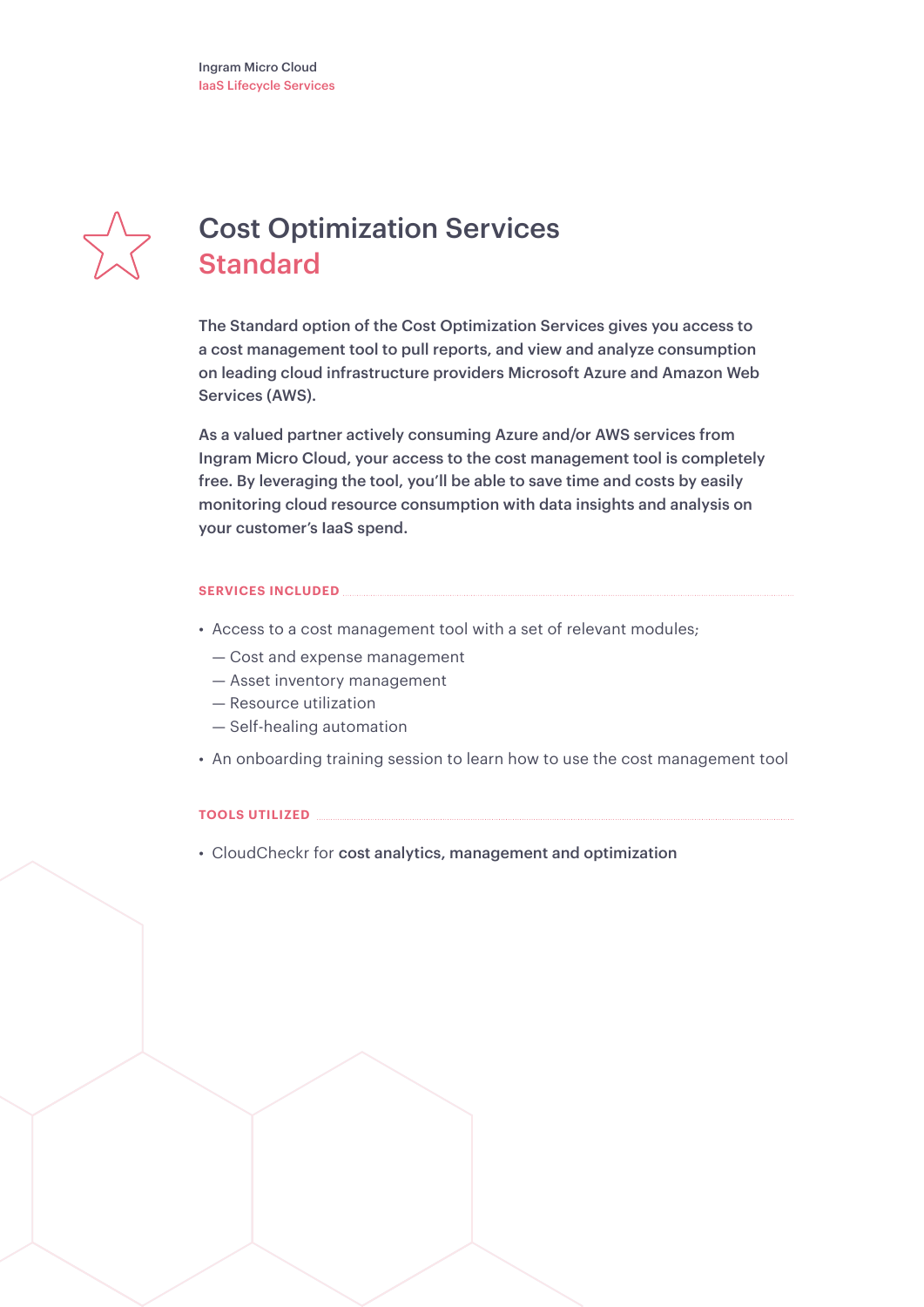- Access credentials to the cost management tool
- Training and enablement on the cost management modules

#### **OUT OF SCOPE**

The following are considered to be Out of Scope and will not be included in the list of activities carried out or delivered by the Cost Optimization team:

- Provide training and enablement on the cost management tool for your customers
- Grant you access to the Security and Compliance module on the cost management tool
- Receive advisory services or, best practices or recommendations on how to optimize and/or manage cost spending for customers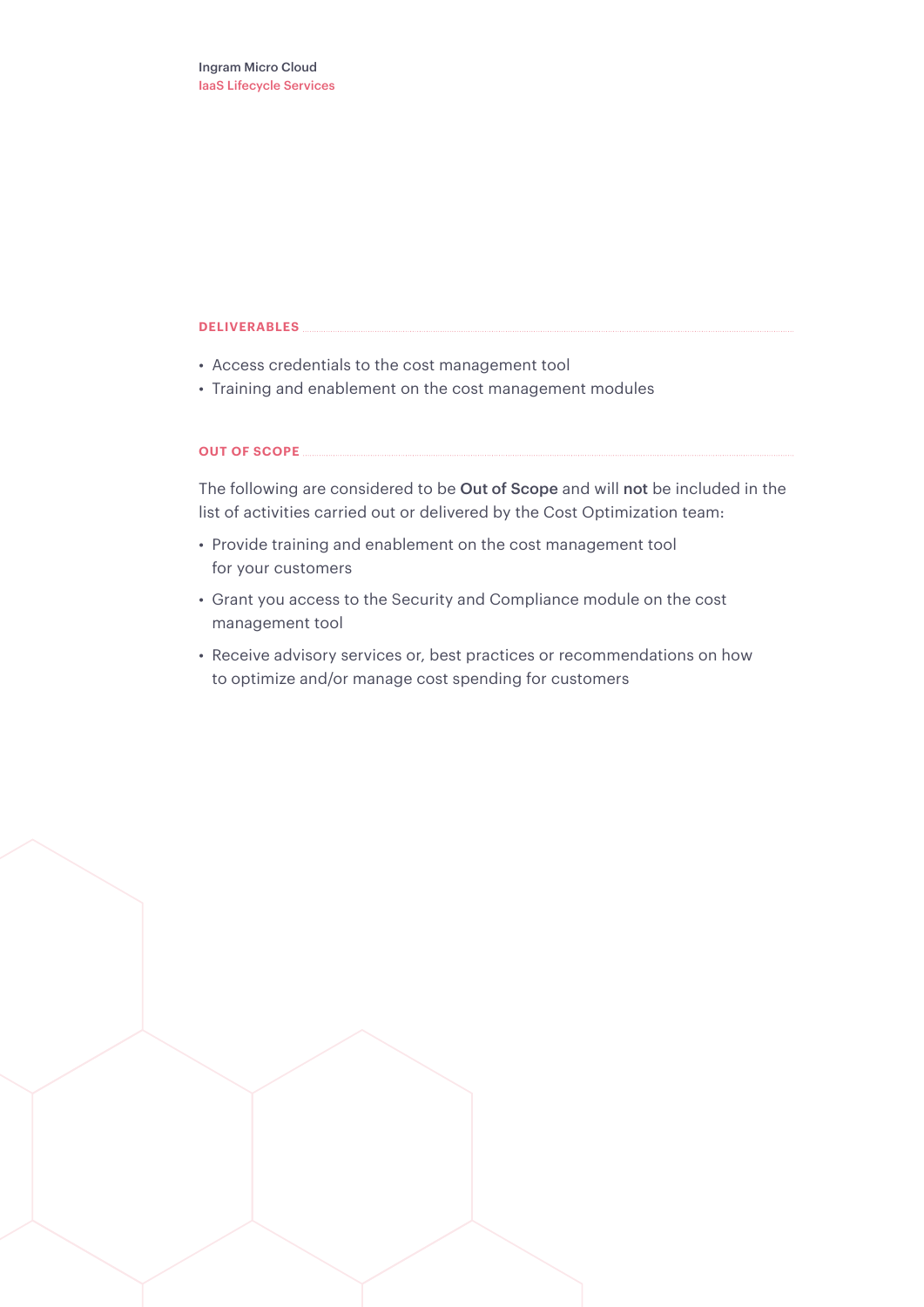

## Cost Optimization Services Premium

The Premium option of the Cost Optimization Services gives you cost optimization consulting and best practices to help your customers optimize cloud consumption on Microsoft Azure and/or Amazon Web Services (AWS).

Our expert team of certified architects will scan, assess, and analyze your customer's IaaS environment and provide detailed recommendations on how to reduce their IaaS monthly bill. Your also get complimentary access to the cost management tool to pull reports, and view and analyze consumption on leading cloud infrastructure providers Microsoft Azure and Amazon Web Services (AWS).

#### **SERVICES INCLUDED**

- The Premium option is designed to help your customers understand their IaaS cost and resource allocation by:
	- Performing deep analysis on their IaaS spend
	- Capturing capacity and performance requirements
	- Aligning for cost resource allocation and budgeting
	- Defining cloud governance metrics
- At the conclusion, our architects will provide recommendations on:
	- Resource/data cleanup activities
	- Downscaling of underutilized resources
	- Infrastructure resource upgrades
	- General strategies to reduce cost and leverage diverse vendor discounts

#### **TOOLS UTILIZED**

• CloudCheckr for cost analytics, management and optimization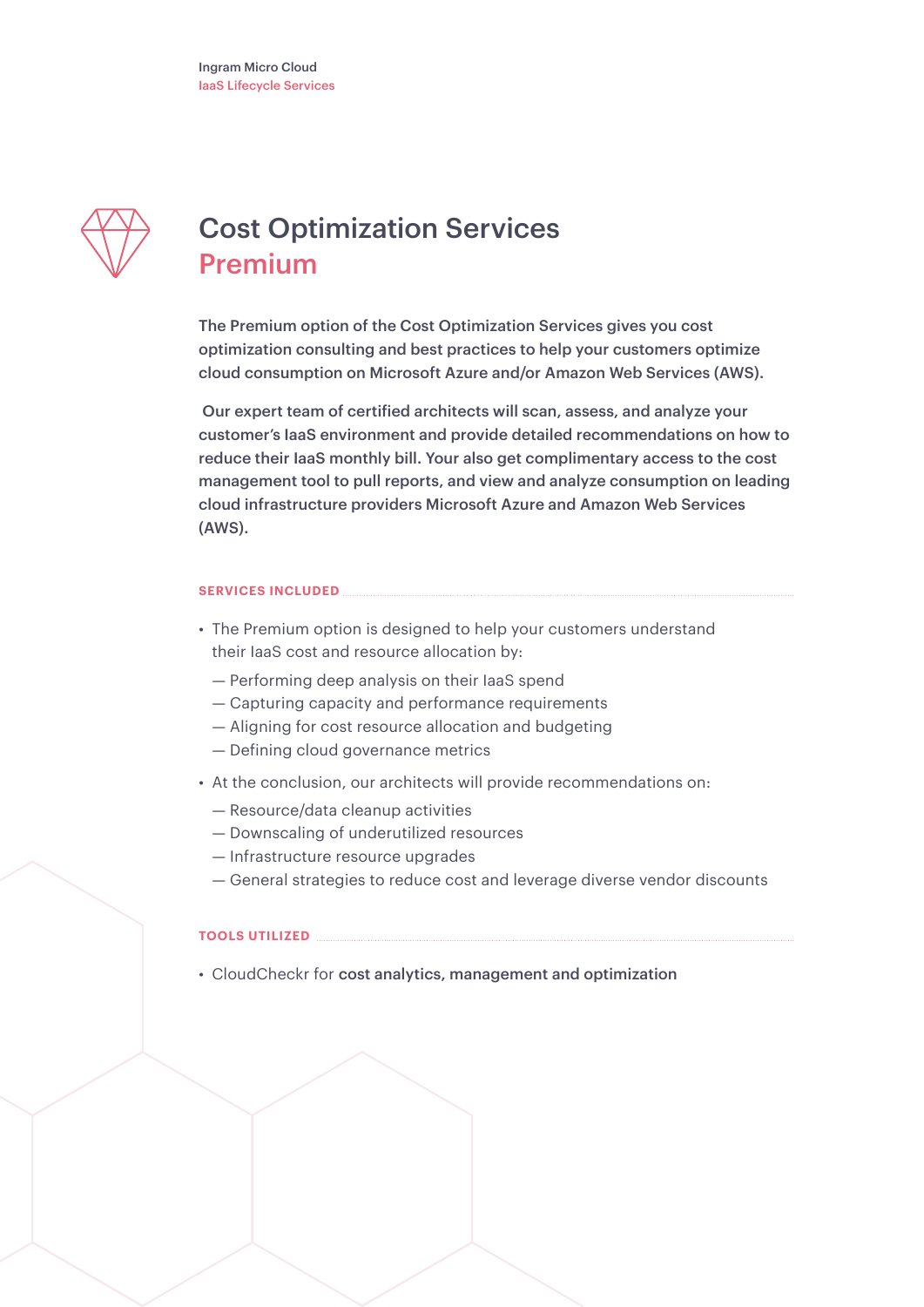- Access credentials to the cost management tool
- A two-week system assessment for cost optimization
- A set of system-generated reports that will provide insights on
	- Cloud cost analysis
	- Capacity planning
	- Chargeback and budgeting
	- Cloud governance
- A customer-tailored cost optimization recommendations sheet for
	- Potential resource cleanup, downgrade or upgrade.
	- Multiple future savings areas
	- Reserved Instances resizing

#### **OUT OF SCOPE**

The following are considered to be Out of Scope and will not be included in the list of activities carried out or delivered by the Cost Optimization team:

- Grant you access to the security and compliance module on the cost management tool
- Provide billing support to customers (This is a cost optimization service not a billing support service. Billing issues can be raised to the Ingram Micro Cloud Service Desk team)
- Stop, deprovision or delete resources on behalf of customers
- Deploy, upgrade or manage resources on behalf of customers
- Provide advisory and consultation services for multiple customer tenants in a single purchase (This is a one-time advisory service and valid only for one tenant)